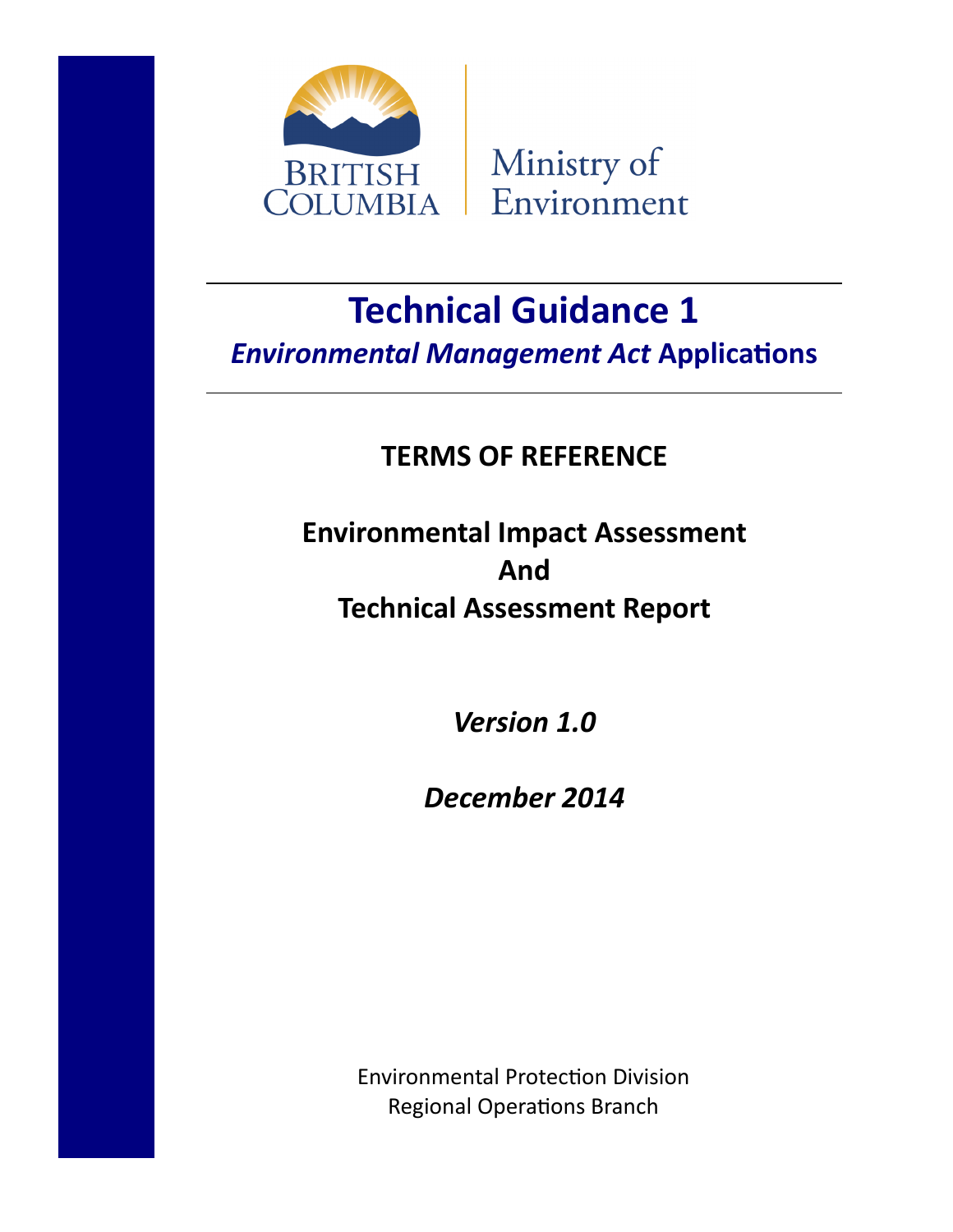## **Table of Contents**

| 1.1                                                                      |                                                                                   |  |
|--------------------------------------------------------------------------|-----------------------------------------------------------------------------------|--|
| 1.2                                                                      |                                                                                   |  |
|                                                                          |                                                                                   |  |
| 2.1                                                                      |                                                                                   |  |
| 2.2                                                                      |                                                                                   |  |
| 2.3                                                                      |                                                                                   |  |
| 2.4                                                                      |                                                                                   |  |
| 2.5                                                                      |                                                                                   |  |
| 2.6                                                                      |                                                                                   |  |
| 2.7                                                                      |                                                                                   |  |
| 2.8                                                                      |                                                                                   |  |
|                                                                          |                                                                                   |  |
| 3.1                                                                      |                                                                                   |  |
| 3.2                                                                      | Specific Information Requirements for Storage and Effluent Discharges 14          |  |
| 3.3                                                                      |                                                                                   |  |
| 3.4                                                                      |                                                                                   |  |
| 3.5                                                                      |                                                                                   |  |
|                                                                          |                                                                                   |  |
| 4.1                                                                      |                                                                                   |  |
| 4.2                                                                      |                                                                                   |  |
| 4.3                                                                      |                                                                                   |  |
| 4.4                                                                      | Aquatic Resources and other Receptors (e.g. wildlife, lifestock, human health) 19 |  |
| 4.5                                                                      |                                                                                   |  |
| 5 Discharge and Environmental Monitoring Requirements For EMA Permits 20 |                                                                                   |  |
| 5.1                                                                      |                                                                                   |  |
| 5.2                                                                      |                                                                                   |  |
| 5.3                                                                      |                                                                                   |  |
| 5.4                                                                      |                                                                                   |  |
|                                                                          |                                                                                   |  |
| 1.0                                                                      |                                                                                   |  |
| 2.0                                                                      |                                                                                   |  |
|                                                                          |                                                                                   |  |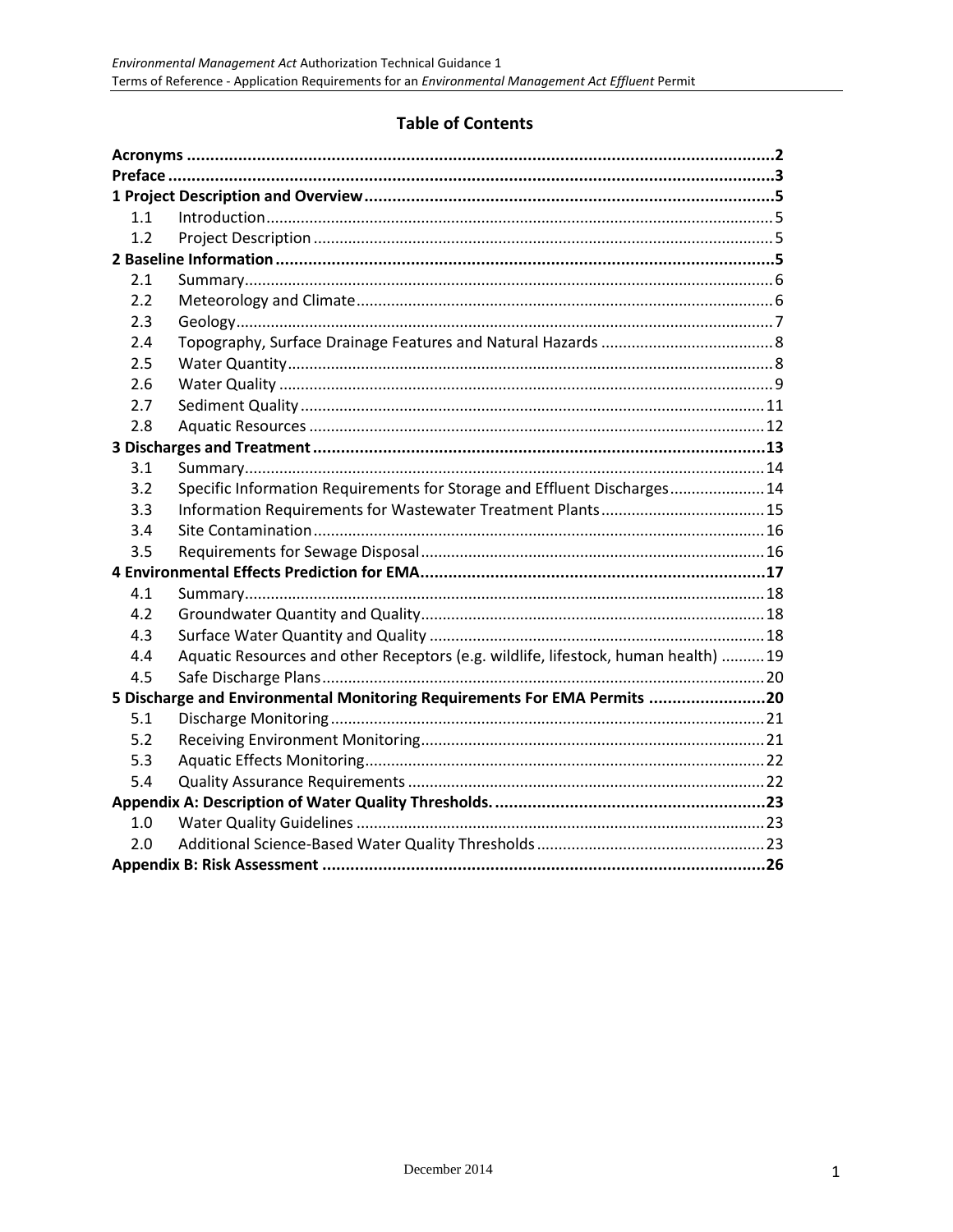## **Acronyms**

| AEMP         | <b>Aquatic Effects Monitoring Program</b>                   |
|--------------|-------------------------------------------------------------|
| <b>BACI</b>  | Before-After-Control-Impact                                 |
| BAT          | Best Achievable Technology                                  |
| <b>CABIN</b> | <b>Canadian Aquatic Biomonitoring Network</b>               |
| EIA.         | <b>Environmental Impact Assessment</b>                      |
| EMA          | <b>BC Environmental Management Act</b>                      |
| <b>ENV</b>   | Ministry of Environment                                     |
| <b>FLNRO</b> | Ministry of Forests, Lands, and Natural Resource Operations |
| IDZ.         | Initial Dilution Zone                                       |
| ML/ARD       | Metal Leaching/Acid Rock Drainage                           |
| QA/QC        | <b>Quality Assurance/Quality Control</b>                    |
| <b>SBEB</b>  | Science-Based Environmental Benchmark                       |
| <b>WQG</b>   | <b>Water Quality Guidelines</b>                             |
| <b>WQO</b>   | <b>Water Quality Objective</b>                              |
| TAR          | <b>Technical Assessment Report</b>                          |
| TOR          | Terms of Reference                                          |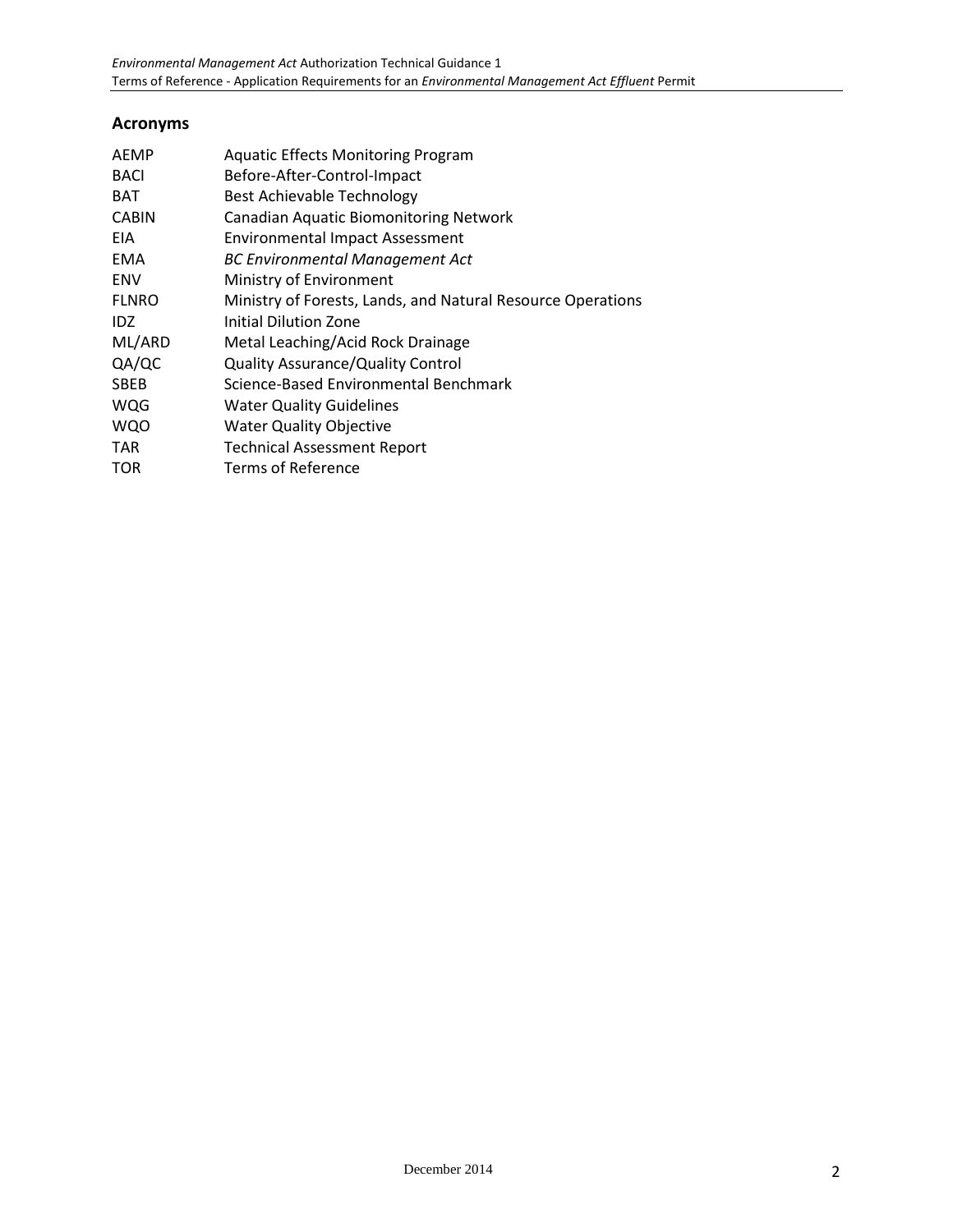## **Preface**

These Terms of Reference (TOR) are intended for proponents of major mine projects applying for an effluent discharge permit under the *Environmental Management Act* (EMA). If your project will have air discharges, dust, etc. contact the Regional Operations Branch, Environmental Protection Division (EPD) to discuss permitting requirements. This document outlines the information requirements of the Technical Assessment Report (TAR), with particular emphasis on the environmental impact assessment (EIA) normally required as part of the application.

This document builds on [generic guidance related to TAR preparation](http://www2.gov.bc.ca/gov/topic.page?id=1653E566D9E84CCE81FB33F2819D350E)<sup>1</sup>. A future version of these TOR will describe the information necessary to support a joint application for a *Mines Act* (MA) permit and an *Environmental Management Act* effluent discharge permit. The combined requirements are intended to reduce overlap in application requirements and enable bundled applications to be submitted together under **[British Columbia's coordinated authorizations process](http://www.for.gov.bc.ca/ftp/major_projects/external/!publish/web/mining/Proponent_Guide_Major_Mine_Projects.pdf)<sup>2</sup>.** 

In cases where construction significantly precedes operation, a proponent may submit an application for [an EMA permit](http://www2.gov.bc.ca/gov/topic.page?id=1653E566D9E84CCE81FB33F2819D350E)<sup>3</sup> associated with construction effluent discharges prior to an application for operational effluent discharge permits. These TOR should be modified specifically for each project (single- or twophase application) after discussion with and advice from the project's mine development review committee(MDRC), specifically the Ministry of Environment (ENV) staff.

Provision of the information specified in this TOR will help ensure that TAR requirements have been met. It is essential that applicants also follow the *[Water and Air Baseline Monitoring Guidance](http://www2.gov.bc.ca/gov/DownloadAsset?assetId=E49A49E800814C8FB2D6868B7F119AD6&filename=water_air_baseline_monitoring.pdf)*  **[Document for Mine Proponents and Operators](http://www2.gov.bc.ca/gov/DownloadAsset?assetId=E49A49E800814C8FB2D6868B7F119AD6&filename=water_air_baseline_monitoring.pdf)**<sup>4</sup>. This document provides detailed direction regarding collecting and presenting baseline data, and assessing and predicting the potential effects of a project on the aquatic environment. While written for mining sector, the baseline guidance document also informs EMA applications for other industrial sectors.

Each qualified professional signing-off on components of the TAR or EIA is to provide a signed statement, specifying the sections they are responsible for and confirming that all of that respective information required has been provided and that it is true and complete based on their professional knowledge and judgment. Signed statements should be included as an Appendix in the application and should contain professional association affiliation and membership number.

In addition to providing technical information to address these TOR, the proponent must submit an [application form for authorization to discharge effluent](http://www2.gov.bc.ca/assets/gov/topic/7FBA17F731B12ED37709B3A9BD473516/formstemps/approvalapplication.pdf)<sup>5</sup> under EMA and ensure application fees are included.

To expedite review of EMA effluent discharge permit applications for new or significantly expanded mines, proponents must submit a completed checklist per Technical Guidance 2 – Table of Concordance

- <sup>2</sup> [www.for.gov.bc.ca/ftp/major\\_projects/external/!publish/web/mining/Proponent\\_Guide\\_Major\\_Mine\\_Projects.pdf](http://www.for.gov.bc.ca/ftp/major_projects/external/!publish/web/mining/Proponent_Guide_Major_Mine_Projects.pdf)
- $3$  An overview of the two-phase application process and roles of agency staff are available online: http://www2.gov.bc.ca/gov/DownloadAsset?assetId=2F43387DE13240BE9DB1B18D5CEE96B3&filename=effluent\_permitting [guidance\\_doc\\_mining\\_proponents\\_apr2013.pdf](http://www2.gov.bc.ca/gov/DownloadAsset?assetId=2F43387DE13240BE9DB1B18D5CEE96B3&filename=effluent_permitting_guidance_doc_mining_proponents_apr2013.pdf)

l 1 <http://www2.gov.bc.ca/gov/topic.page?id=1653E566D9E84CCE81FB33F2819D350E>

a<br>[http://www2.gov.bc.ca/gov/DownloadAsset?assetId=E49A49E800814C8FB2D6868B7F119AD6&filename=water\\_air\\_baseline\\_](http://www2.gov.bc.ca/gov/DownloadAsset?assetId=E49A49E800814C8FB2D6868B7F119AD6&filename=water_air_baseline_monitoring.pdf) [monitoring.pdf](http://www2.gov.bc.ca/gov/DownloadAsset?assetId=E49A49E800814C8FB2D6868B7F119AD6&filename=water_air_baseline_monitoring.pdf)

<sup>&</sup>lt;sup>5</sup> <http://www2.gov.bc.ca/assets/gov/topic/7FBA17F731B12ED37709B3A9BD473516/formstemps/approvalapplication.pdf>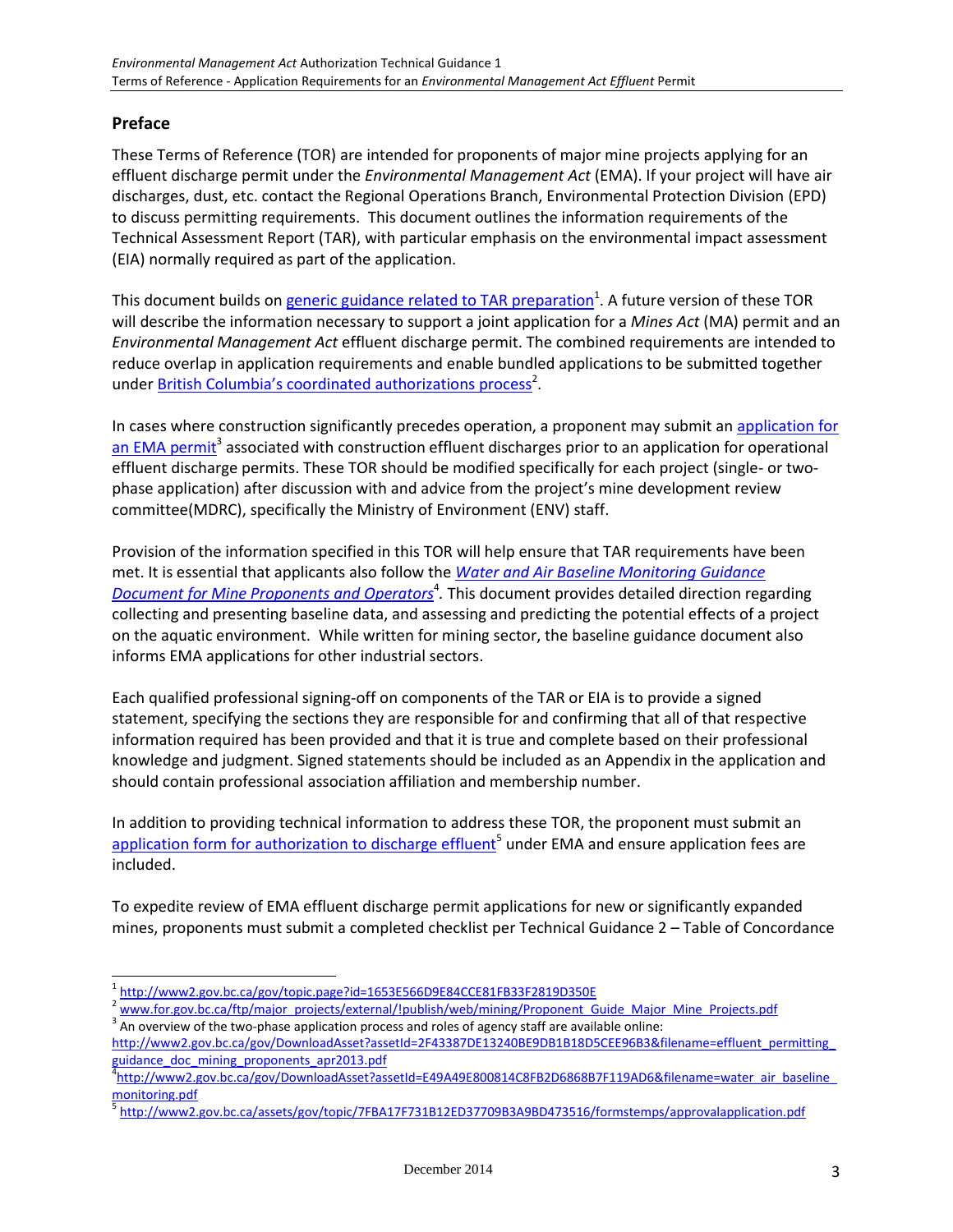as part of the application package to the EPD. Completion of the checklist will indicate that the project proponent and its agents have:

- developed an adequate understanding of existing environmental baseline conditions;
- identified contaminant pathways and potential impacts of disturbance or contaminants on sensitive receptors or assessment endpoints;
- assessed the risks to the environment from the proposed project;
- developed plans to prevent or mitigate environmental effects; and
- identified measurement endpoints and other monitoring and surveillance processes to judge the effectiveness of the proposed environmental protection measures.

The Application Checklist provides a log of these component steps, identifies where this information is provided in the accompanying report(s), and documents the qualified professionals participating in the process. Preference is given to applications with each component prepared and signed/sealed by a suitably qualified licensed professional.

Applicants also submitting a *Mines Act* application should contact Ministry of Environment Staff for guidance on incorporating information included in the EPD permit application and the larger Joint Terms of Reference for a *Mines Act* and *Environmental Management Act* application.

This TOR addresses effluent related discharges only. For other project activity related waste discharges, such as air emissions, solid waste, or hazardous waste disposal, separate applications may be required. Environmental Protection Division's *[Industrial Camp Waste Authorizations Fact Sheet](http://www2.gov.bc.ca/assets/gov/topic/7BE6D1629C96685698920E29284EBCF4/mwr/workcampsfs.pdf)* <sup>6</sup> identifies the requirements for disposal of putrescible wastes (food wastes), solid waste and hazardous waste for exploration, construction and industrial camps.

The information requirements presented in the following pages are considered necessary for effluent discharge applications for *Environmental Management Act* permits. This document is to be used in conjunction with the Technical Guidance 2 – Table of Concordance which will assist in ensuring submitted applications are complete. Preference is given to applications with each component prepared and signed/sealed by a suitably qualified licensed professional.

<sup>&</sup>lt;sup>6</sup> <http://www2.gov.bc.ca/assets/gov/topic/7BE6D1629C96685698920E29284EBCF4/mwr/workcampsfs.pdf>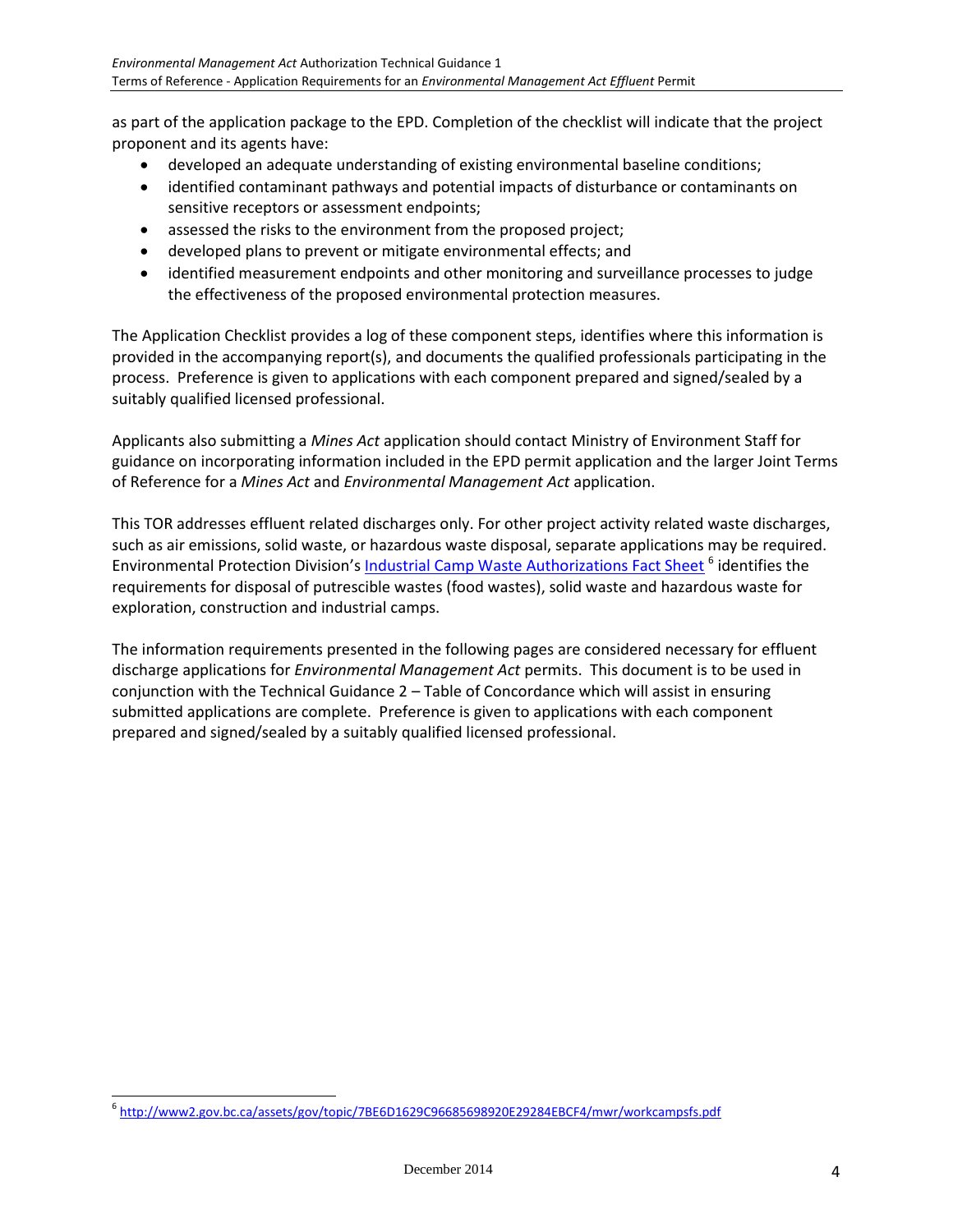## **1 Project Description and Overview**

Section 1 is an introduction to the application (new or amended), and provides background information on the mining project, the proponent, and an overview of the mine and development plans.

#### 1.1 Introduction

- Background information and summary of the application
- Summary of the regulatory environmental assessment review and other regulatory requirements
- Overview of the company including legal name and address
	- o head office contact information
	- o site office contact information
- Corporate environmental policy
- Property description, location and access
- Facilities overview and layout
- Identification of current land use, surrounding land uses and downstream users

#### 1.2 Project Description

- Project history leading up to the application, including a list of relevant related reports
- Overview of products and markets
- Phases of the project including:
	- $\circ$  site preparation and construction (sediment and erosion control, waste rock handling, soil salvaging, interim domestic effluent and solid waste requirements, etc.)
	- o site operations (describe operation sediment control, seepage collection and management, water diversion and recycling, ore processing and milling, waste rock, tailings, and soils handling, current and planned discharges for both point and nonpoint)
	- $\circ$  site closure for amendment applications, include information regarding changes to the closure plan

#### **2 Baseline Information**

Characterization and presentation of baseline environmental conditions is a critical element in applying for permits under the *Environmental Management Act*. A baseline program must collect and assess sufficient physical, chemical and biological information to:

- describe meteorological and climatic conditions;
- describe geology, geochemistry and topography;
- characterize surface water hydrology and groundwater hydrogeology;
- $\bullet$  establish a water balance for the drainage area;
- document surface and groundwater uses within and downstream of the project area;
- determine surface water, groundwater and sediment quality prior to disturbance; and
- describe aquatic ecosystem attributes such as fish and fish habitat, tissue residues, and periphyton and benthic invertebrate communities.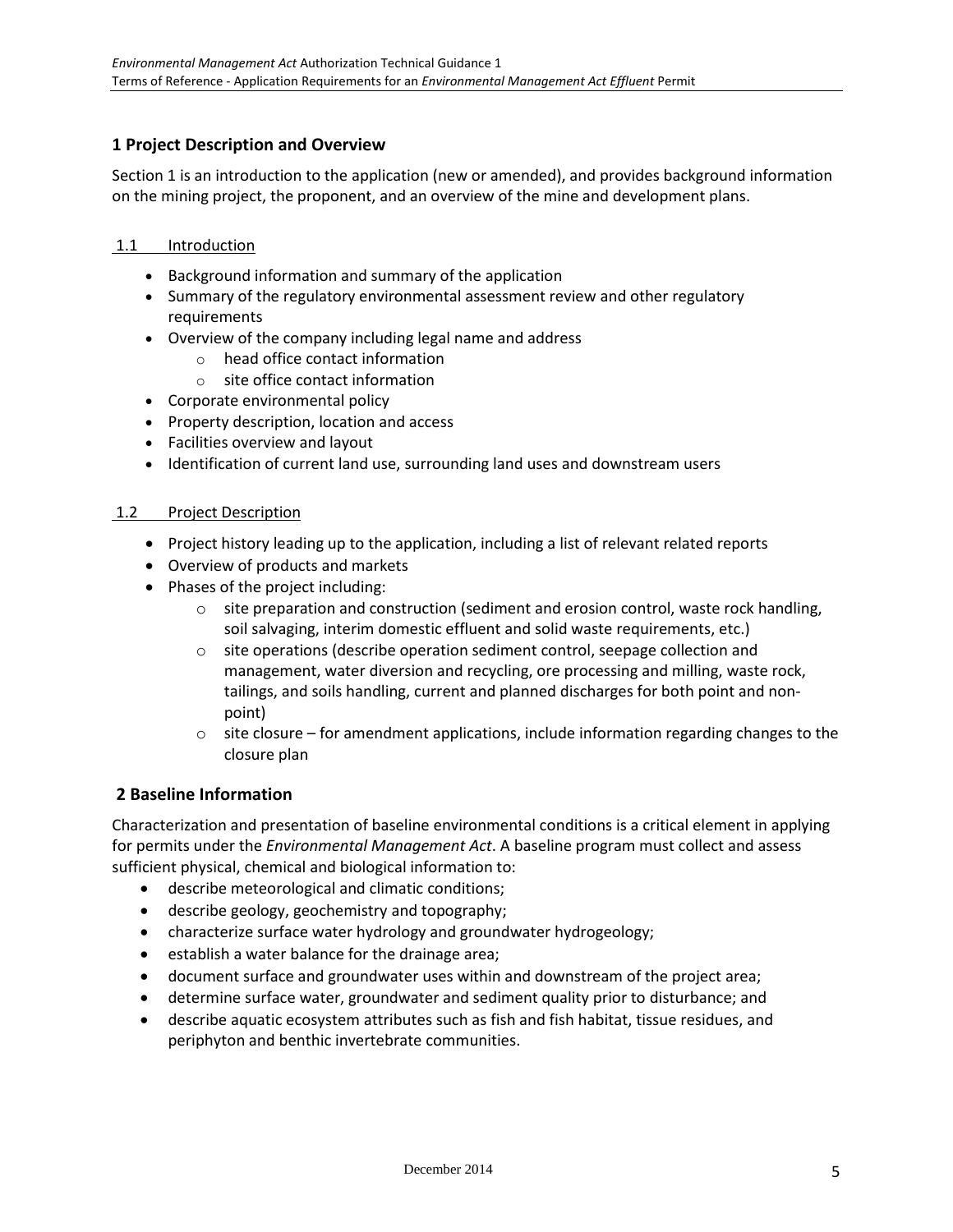The proponent is advised to follow the detailed guidance provided by *[Water and Air Baseline Monitoring](http://www2.gov.bc.ca/gov/DownloadAsset?assetId=E49A49E800814C8FB2D6868B7F119AD6&filename=water_air_baseline_monitoring.pdf)*  [Guidance Document for Mine Proponents and Operators](http://www2.gov.bc.ca/gov/DownloadAsset?assetId=E49A49E800814C8FB2D6868B7F119AD6&filename=water_air_baseline_monitoring.pdf)<sup>7</sup> and by the <u>[B.C. Field Sampling Manual](http://www.env.gov.bc.ca/wsd/data_searches/field_sampling_manual/field_man_03.html)</u><sup>8</sup>.

The application must describe in detail: sampling methods, sample preparation and hold times, analytical methods, analytical detection limits, quality assurance/quality control procedures, data analysis methods, and any assumptions.

It is essential that a draft of the mine baseline-monitoring program be distributed to the Mine Review Committee (MRC) and the Mine Development Review Committee (MDRC) early in the review process to ensure that the program will meet permitting requirements.

While the type and quantity of baseline data collected will vary by site, an application should include the following information:

## 2.1 Summary

l

The baseline section will include an overview of the existing baseline environmental conditions highlighting key physical, chemical and biological characteristics of the receiving environment, focusing on sensitive receptors (including humans) or conditions that are relevant to the potential impacts during construction, operation, closure and post-closure phases of the mine. The summary should identify how baseline-sampling locations have been coordinated among the various media types (air, water quality and quantity, benthic invertebrates, fish, etc.).

Raw data should be included in appendices, provided on CD, DVD or USB memory stick with the application, and if applicable, uploaded for storage in the Ministry of Environment's EMS (Environmental Monitoring System) database.

#### 2.2 Meteorology and Climate

The proponent is expected to demonstrate an understanding of how weather and climate will affect all aspects of the project. The application should summarize all available meteorological and climate information relevant to the mine property. Detailed guidance is provided in the *[Water and Air Baseline](http://www2.gov.bc.ca/gov/DownloadAsset?assetId=E49A49E800814C8FB2D6868B7F119AD6&filename=water_air_baseline_monitoring.pdf)*  [Monitoring](http://www2.gov.bc.ca/gov/DownloadAsset?assetId=E49A49E800814C8FB2D6868B7F119AD6&filename=water_air_baseline_monitoring.pdf) document<sup>9</sup>. Applications for an EMA permit should:

- describe relevant meteorological and climate information sources for parameters such as wind speed and direction, precipitation, temperature, evaporation and evapotranspiration;
- predict normal and extreme ranges of climatic parameters such as rainfall and snow melt relevant to mine facility design and operations (i.e., focusing on factors affecting hydrological parameters); and
- identify information gaps and describe site-specific meteorological data collection methods proposed to augment existing regional data.

[www.env.gov.bc.ca/wsd/data\\_searches/field\\_sampling\\_manual/field\\_man\\_03.html](http://www.env.gov.bc.ca/wsd/data_searches/field_sampling_manual/field_man_03.html)

<sup>&</sup>lt;sup>7</sup>[http://www2.gov.bc.ca/gov/DownloadAsset?assetId=E49A49E800814C8FB2D6868B7F119AD6&filename=water\\_air\\_baseline\\_](http://www2.gov.bc.ca/gov/DownloadAsset?assetId=E49A49E800814C8FB2D6868B7F119AD6&filename=water_air_baseline_monitoring.pdf) [monitoring.pdf](http://www2.gov.bc.ca/gov/DownloadAsset?assetId=E49A49E800814C8FB2D6868B7F119AD6&filename=water_air_baseline_monitoring.pdf)

<sup>9&</sup>lt;br>[http://www2.gov.bc.ca/gov/DownloadAsset?assetId=E49A49E800814C8FB2D6868B7F119AD6&filename=water\\_air\\_baseline\\_](http://www2.gov.bc.ca/gov/DownloadAsset?assetId=E49A49E800814C8FB2D6868B7F119AD6&filename=water_air_baseline_monitoring.pdf) [monitoring.pdf](http://www2.gov.bc.ca/gov/DownloadAsset?assetId=E49A49E800814C8FB2D6868B7F119AD6&filename=water_air_baseline_monitoring.pdf)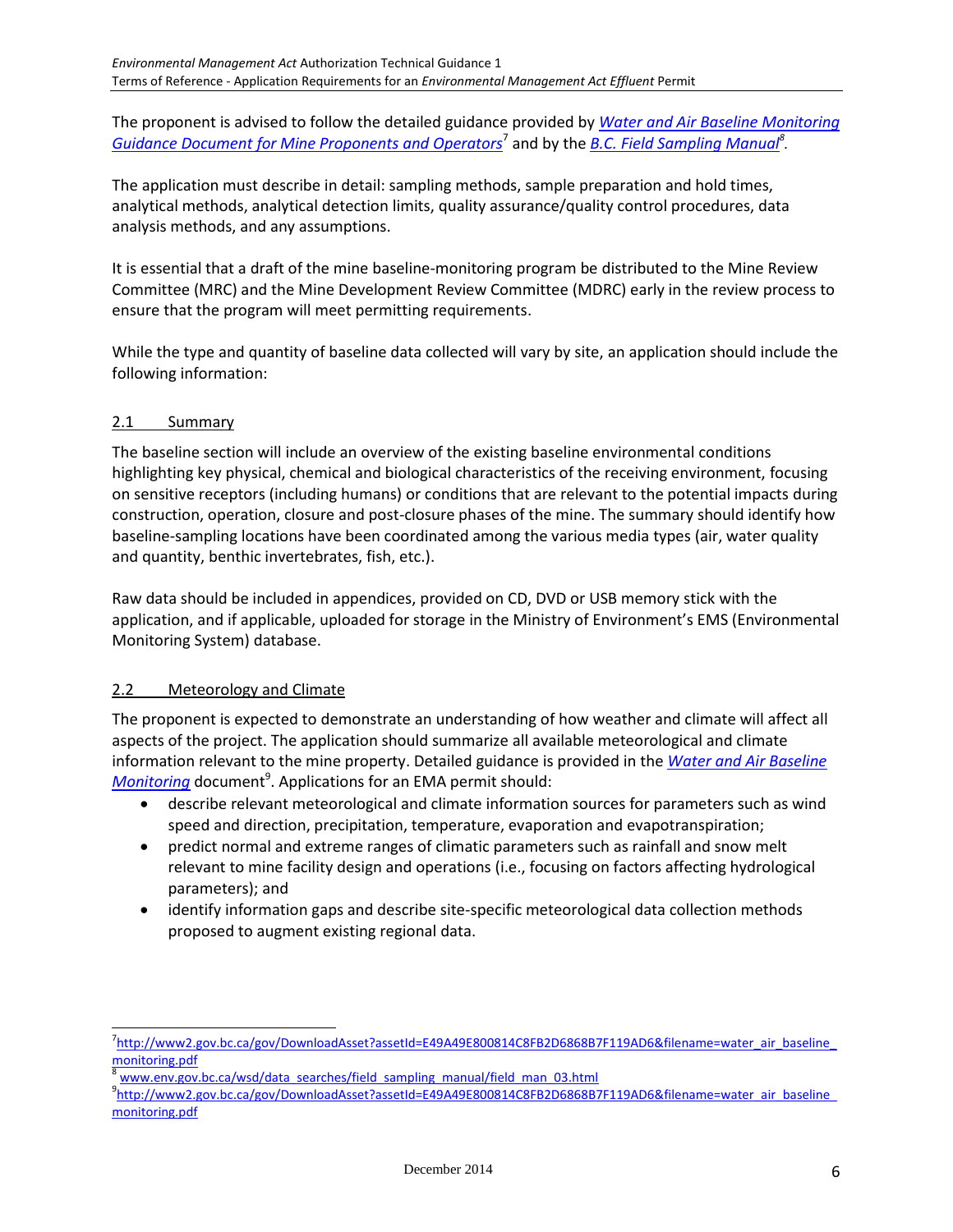#### 2.3 Geology

## 2.3.1 Regional Geology

Applications for an EMA permit should:

- describe the regional geological setting;
- provide an overview of the geology of the area, with emphasis on the regional framework. This will include a description of the tectonic belt(s), terrain(s), physiography, and regional metamorphism and structure; and
- describe geologic units or lithology in key areas of the project property such as tailings dam(s) and mill site. Include the distance to bedrock, overburden type, etc.

## 2.3.2 Deposit (Ore) Geology

Applications for an EMA permit should:

- summarize the mine site geology, including descriptions of major rock units, stratigraphy, structure, metamorphism, geochemistry, paleontology and details about the ore deposit;
- provide a detailed stratigraphic description;
- describe ore deposit information, including:
	- $\circ$  ore mineralogy including alteration type, deposit character, deposit classification and age of mineralization;
	- o general ore controls; and
	- $\circ$  average assay values and reserve information (proven, probable and possible); and
- summarize geochemistry (See Section 2.3.3: Metal Leaching/Acid Rock Drainage).

## 2.3.3 Metal Leaching/Acid Rock Drainage Geochemistry

The geochemistry of all geologic materials to be disturbed or created during mining must be characterized. Materials to be investigated for metal leaching and acid rock drainage (ML/ARD) potential may include overburden, construction materials, waste rock, ore and low-grade ore, tailings streams, and any treatment by-products. Mine components to be assessed may include pit walls, underground workings (roof, floor, walls and gob), dumps and stockpiles, tailings-impoundment facilities, borrow areas, plant site and road cuts.

Characterization programs must be developed in accordance with:

- *[Policy for Metal Leaching and Acid Rock Drainage at British Columbia Mine Sites](http://www.empr.gov.bc.ca/Mining/Permitting-Reclamation/ML-ARD/Pages/Policy.aspx)*<sup>10</sup> (1998);
- *[Guidelines for Metal Leaching and Acid Rock Drainage at Mine Sites in British Columbia](http://www.empr.gov.bc.ca/Mining/Permitting-Reclamation/ML-ARD/Pages/Guidelines.aspx)*<sup>11</sup> (1998); and
- **•** *<u>Prediction [Manual for Drainage Chemistry from Sulphidic Geologic Materials](http://www.abandoned-mines.org/pdfs/MENDPredictionManual-Jan05.pdf)<sup>12</sup>, MEND Report*</u> 1.20.1 (December 2009).

Key Information that should be provided as part of the characterization program includes, but is not limited to:

 ML/ARD characterization for all materials and mine components, ensuring that geochemical and spatial variability is captured and that test work is relevant to the proposed storage

<sup>10</sup> [www.empr.gov.bc.ca/Mining/Permitting-Reclamation/ML-ARD/Pages/Policy.aspx](http://www.empr.gov.bc.ca/Mining/Permitting-Reclamation/ML-ARD/Pages/Policy.aspx)

[www.empr.gov.bc.ca/Mining/Permitting-Reclamation/ML-ARD/Pages/Guidelines.aspx](http://www.empr.gov.bc.ca/Mining/Permitting-Reclamation/ML-ARD/Pages/Guidelines.aspx)

<sup>12</sup> [www.abandoned-mines.org/pdfs/MENDPredictionManual-Jan05.pdf](http://www.abandoned-mines.org/pdfs/MENDPredictionManual-Jan05.pdf)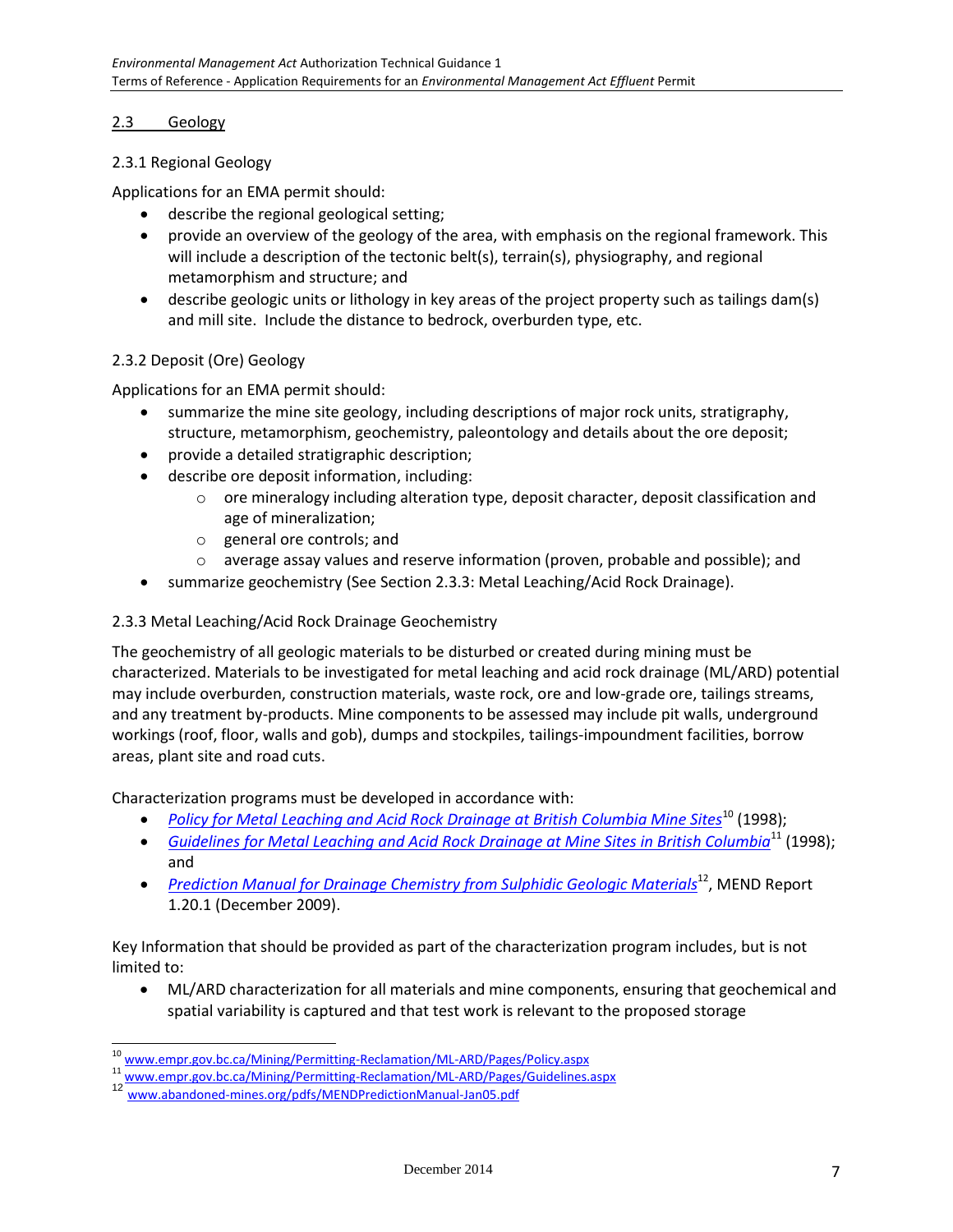environment;

- assessment of the lag times to ARD onset for all potentially acid-generating materials and assessment of metal leaching potential/behaviour for all materials to be generated;
- site-specific geochemical criteria defining potentially acid-generating and(or) metal-leaching materials, as required to support waste management/handling; and
- clear presentation of all ML/ARD characterization data, analyses and interpretations.

## 2.4 Topography, Surface Drainage Features and Natural Hazards

Applications for an EMA permit should:

- describe pre-mine topography and surface drainage features;
- provide maps at a suitable scale to:
	- $\circ$  depict drainage divides, areas of groundwater discharge, wetlands and notable topographic features;
	- $\circ$  show the range of pre-mine slope configurations and typical slope cross-sections (include accompanying descriptions); and
	- $\circ$  cover the region show the entire drainage basin(s) in which the mine will be located; and
- provide information regarding any natural hazards relevant to the mine, such as snow avalanches, landslides and earthquakes.

#### 2.5 Water Quantity

l

## 2.5.1 Surface Water Hydrology

Summarize results of the surface water hydrology study of the mine property. A minimum of two years of data is recommended. Detailed guidance is provided in *[Water and Air Baseline Monitoring Guidance](http://www2.gov.bc.ca/gov/DownloadAsset?assetId=E49A49E800814C8FB2D6868B7F119AD6&filename=water_air_baseline_monitoring.pdf)  [Document for Mine Proponents and Operators](http://www2.gov.bc.ca/gov/DownloadAsset?assetId=E49A49E800814C8FB2D6868B7F119AD6&filename=water_air_baseline_monitoring.pdf)*<sup>13</sup>. The application should:

- provide a detailed hydrologic analysis of key surface drainages within the project area, including streams, seeps, and standing waterbodies;
- identify existing regional hydrometric data that may be relevant to the project and identify gaps in data relative to the project site;
- identify which data reflect un-impacted baseline versus conditions affected by former development (e.g. exploration activities, historical mining activities);
- establish continuous hydrometric data collection for drainages potentially affected by effluent discharge, water diversions, or seepages from waste rock and/or tailings facilities;
- document methods of hydrometric station installation, sampling methods and Quality Assurance/Quality Control (QA/QC) procedures;
- provide detailed maps showing hydrometric stations relative to proposed effluent discharge locations, seepages, points of diversion and water quality or other aquatic monitoring site locations;
- determine critical low flow metrics such as 7dQ10 for surface waters of importance to aquatic life, drinking water, wildlife, irrigation and other water users, including mine operation;

<sup>&</sup>lt;sup>13</sup>[http://www2.gov.bc.ca/gov/DownloadAsset?assetId=E49A49E800814C8FB2D6868B7F119AD6&filename=water\\_air\\_baseline](http://www2.gov.bc.ca/gov/DownloadAsset?assetId=E49A49E800814C8FB2D6868B7F119AD6&filename=water_air_baseline_monitoring.pdf) [\\_monitoring.pdf](http://www2.gov.bc.ca/gov/DownloadAsset?assetId=E49A49E800814C8FB2D6868B7F119AD6&filename=water_air_baseline_monitoring.pdf)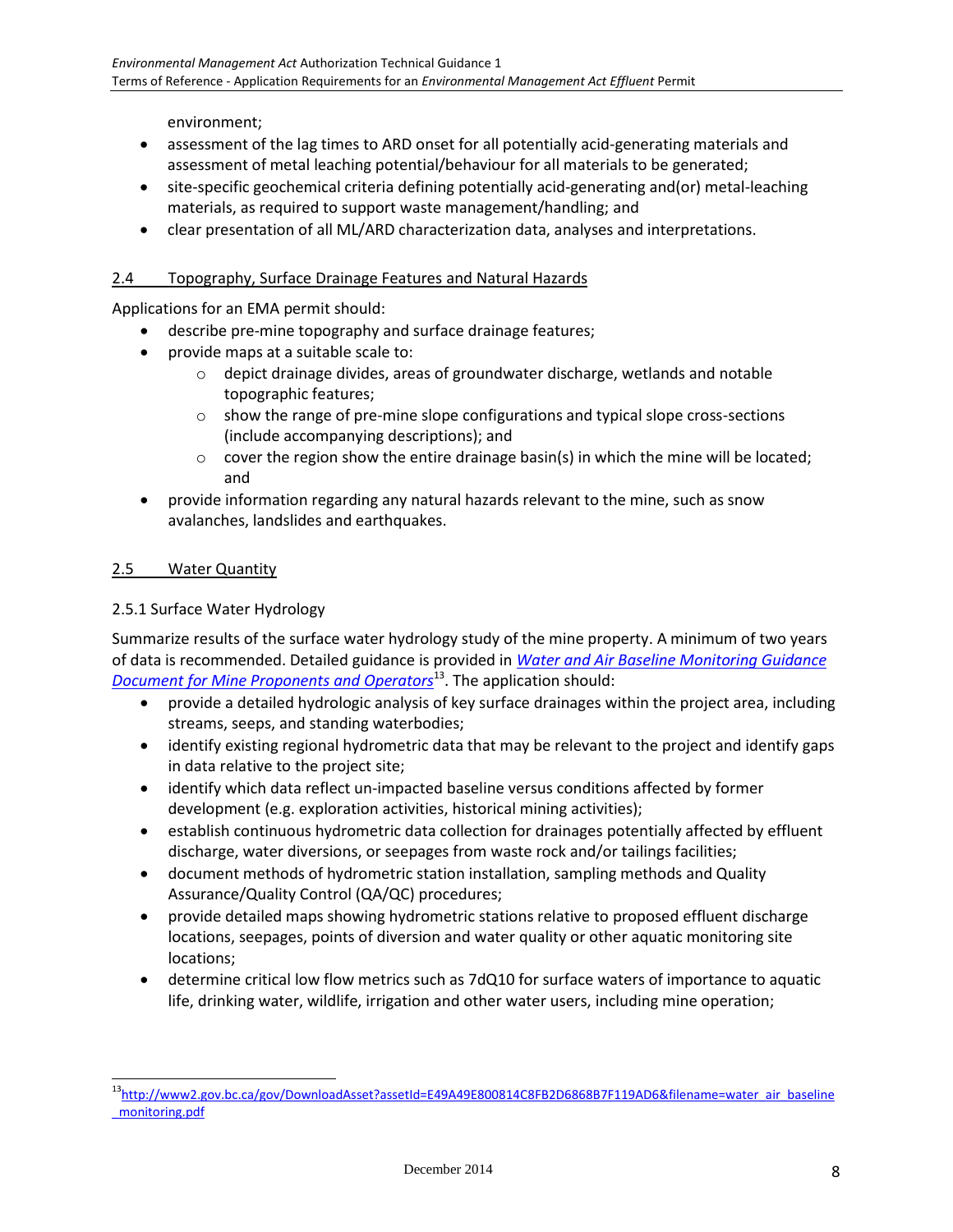- develop a conceptual hydrologic or water balance model for the site illustrating worst case scenarios for low and high flows which might affect mine operation or effluent discharge or mine impact on the environment and flows; and
- identify spatial or temporal gaps in the database.

## 2.5.2 Groundwater - Hydrogeology

Summarize results of the groundwater study of the mine property. A minimum of one year of quarterly data is recommended. Detailed guidance is provided in *[Water and Air Baseline Monitoring Guidance](http://www2.gov.bc.ca/gov/DownloadAsset?assetId=E49A49E800814C8FB2D6868B7F119AD6&filename=water_air_baseline_monitoring.pdf)  [Document for Mine Proponents and Operators](http://www2.gov.bc.ca/gov/DownloadAsset?assetId=E49A49E800814C8FB2D6868B7F119AD6&filename=water_air_baseline_monitoring.pdf)*<sup>14</sup>. The TAR should:

- identify which data reflect un-impacted baseline versus conditions affected by former development (e.g. exploration activities, historical mining activities);
- characterize aquifers and aquitards within and downstream of the mine property;
- provide plan-view maps showing well locations and inferred directions of groundwater flow, and x-sectional maps showing groundwater elevations;
- describe existing and potential uses of groundwater downstream of the property boundary;
- develop a conceptual hydrogeologic model (considering seasonal variation) of the mine area with groundwater elevations, flow direction and rate estimates, recharge/discharge boundaries, groundwater divides and impermeable boundaries, and interaction with surface waters;
- identify and justify the assumptions in the conceptual hydrogeologic model;
- follow the Guid*[elines for Groundwater Modelling to Assess Impacts of Proposed Natural](http://www.env.gov.bc.ca/wsd/plan_protect_sustain/groundwater/groundwater_modelling_guidelines_final-2012.pdf)  [Resource Development Activities](http://www.env.gov.bc.ca/wsd/plan_protect_sustain/groundwater/groundwater_modelling_guidelines_final-2012.pdf)*<sup>15</sup> if a numerical groundwater model is developed;
- describe the geological units in which groundwater occurs and the units' characteristics. (e.g., Does groundwater occur in fractured bedrock? If so, what evidence exists that groundwater can be assessed using a porous medium approach versus a discrete fractured approach in the conceptual or numerical model. What is the implication of a fractured porous medium on anisotropy in characteristics of the geological units?);
- identify and estimate relevant fluxes between surface water, and identify surface water and groundwater dependent features; and
- identify spatial or temporal gaps in the database.

## 2.6 Water Quality

EMA applications require a detailed summary of water quality. The water-quality baseline study characterizes conditions before project development. For groundwater, a minimum of four quarterly samples over one year is recommended before permit application. For surface water a minimum of monthly sampling for a period of one year is necessary, and more is preferred to assess trends and seasonal variation. To determine water quality guideline or objective attainment, 5 samples in 30 days during critical flows (high and/or low) or biologically relevant periods, are necessary. To assess interannual variation, or to prepare water quality objectives (WQOs) or science-based environmental benchmarks (SBEBs)<sup>16</sup>, multiple years of water quality data is required. More detailed guidance is provided in the *[Water and Air Baseline Monitoring Guidance Document for Mine Proponents and](http://www2.gov.bc.ca/gov/DownloadAsset?assetId=E49A49E800814C8FB2D6868B7F119AD6&filename=water_air_baseline_monitoring.pdf)* 

<sup>&</sup>lt;sup>14</sup>[http://www2.gov.bc.ca/gov/DownloadAsset?assetId=E49A49E800814C8FB2D6868B7F119AD6&filename=water\\_air\\_baseline](http://www2.gov.bc.ca/gov/DownloadAsset?assetId=E49A49E800814C8FB2D6868B7F119AD6&filename=water_air_baseline_monitoring.pdf) [\\_monitoring.pdf](http://www2.gov.bc.ca/gov/DownloadAsset?assetId=E49A49E800814C8FB2D6868B7F119AD6&filename=water_air_baseline_monitoring.pdf)

<sup>15</sup> [http://www.env.gov.bc.ca/wsd/plan\\_protect\\_sustain/groundwater/groundwater\\_modelling\\_guidelines\\_final-2012.pdf](http://www.env.gov.bc.ca/wsd/plan_protect_sustain/groundwater/groundwater_modelling_guidelines_final-2012.pdf)

 $16$  See Appendix A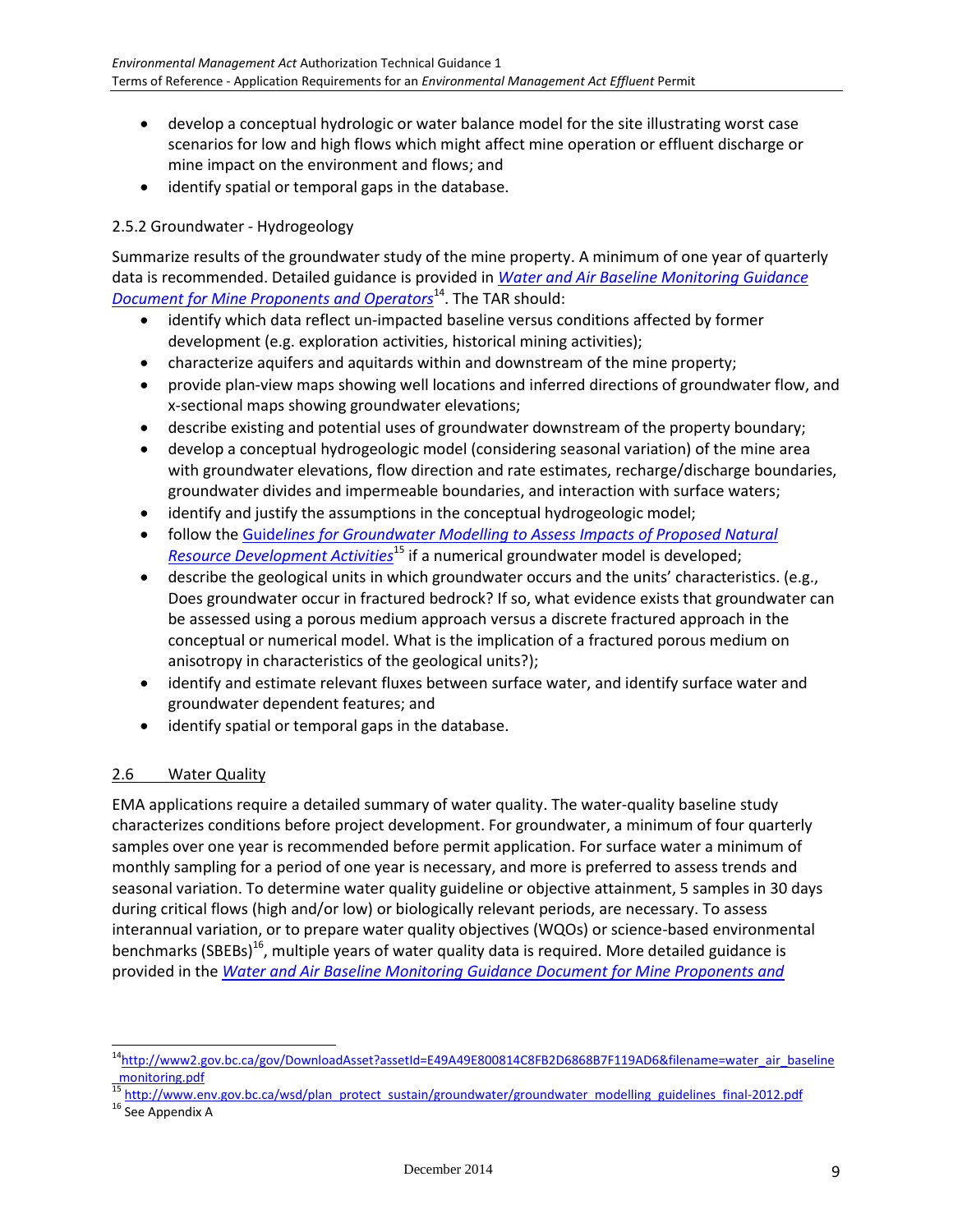*[Operators](http://www2.gov.bc.ca/gov/DownloadAsset?assetId=E49A49E800814C8FB2D6868B7F119AD6&filename=water_air_baseline_monitoring.pdf)*<sup>17</sup> and in *[Guidance for the Derivation and Application of Water Quality Objectives in British](http://www.env.gov.bc.ca/wat/wq/pdf/wqo_2013.pdf)  [Columbia](http://www.env.gov.bc.ca/wat/wq/pdf/wqo_2013.pdf)*<sup>18</sup> .

## 2.6.1 Groundwater Quality

Applications for an EMA permit must:

- identify groundwater use downstream of the mine site (e.g., drinking, irrigation, livestock watering, industrial, etc.);
- document and describe the rationale for baseline study design including parameters analyzed, collection methods, field instrumentation, sampling frequency and period, site locations, statistical considerations and QA/QC protocols. Report turbidity with groundwater chemistry data;
- name the certified laboratories used to analyze samples;
- provide a summary table listing sample site locations, sample dates, sample size and rationale/purpose of each site;
- identify which data reflect un-impacted baseline versus conditions affected by former development (e.g. exploration activities, historical mining activities);
- provide a detailed map of groundwater quality sampling locations and proposed or existing discharge points, areas with seepage potential and areas of disturbance;
- describe groundwater chemistry and summarize data in tables organized by parameter, site and date. Include detection limits and any QA/QC concerns related to the data. Tabulate chemical data and flag values greater than *provincial water quality guidelines (WQGs)*<sup>19</sup>. Samples with turbidity values greater than 200 NTU should be removed from the data set prior to analysis;
- illustrate spatial and temporal variation in key parameters and among sites using graphs that illustrate data variability;
- identify critical parameters, locations and time windows or seasonality when baseline groundwater quality may exceed water quality guidelines; and
- identify spatial or temporal gaps in the database.

#### 2.6.2 Surface Water Quality

Applications for an EMA permit should:

- identify downstream water uses (e.g., aquatic life, drinking, irrigation, livestock watering, industrial, etc.) and water licenses;
- document and describe the rationale for baseline study design including collection methods, parameters analyzed (for a recommended list refer to the Water and Air Baseline Monitoring document), field instrumentation, sampling frequency and period, site locations, statistical considerations and QA/QC protocols;
- name the certified laboratories used to analyze samples;
- provide a summary table listing sample site locations, sample dates, sample size and rationale /purpose of each site;
- identify which data reflect un-impacted baseline versus conditions affected by former development (e.g. exploration activities, historical mining activities);

<sup>&</sup>lt;sup>17</sup>[http://www2.gov.bc.ca/gov/DownloadAsset?assetId=E49A49E800814C8FB2D6868B7F119AD6&filename=water\\_air\\_baseline](http://www2.gov.bc.ca/gov/DownloadAsset?assetId=E49A49E800814C8FB2D6868B7F119AD6&filename=water_air_baseline_monitoring.pdf) [\\_monitoring.pdf](http://www2.gov.bc.ca/gov/DownloadAsset?assetId=E49A49E800814C8FB2D6868B7F119AD6&filename=water_air_baseline_monitoring.pdf)

<sup>18</sup> [www.env.gov.bc.ca/wat/wq/pdf/wqo\\_2013.pdf](http://www.env.gov.bc.ca/wat/wq/pdf/wqo_2013.pdf)

<sup>19</sup> [www.env.gov.bc.ca/wat/wq/](http://www.env.gov.bc.ca/wat/wq/)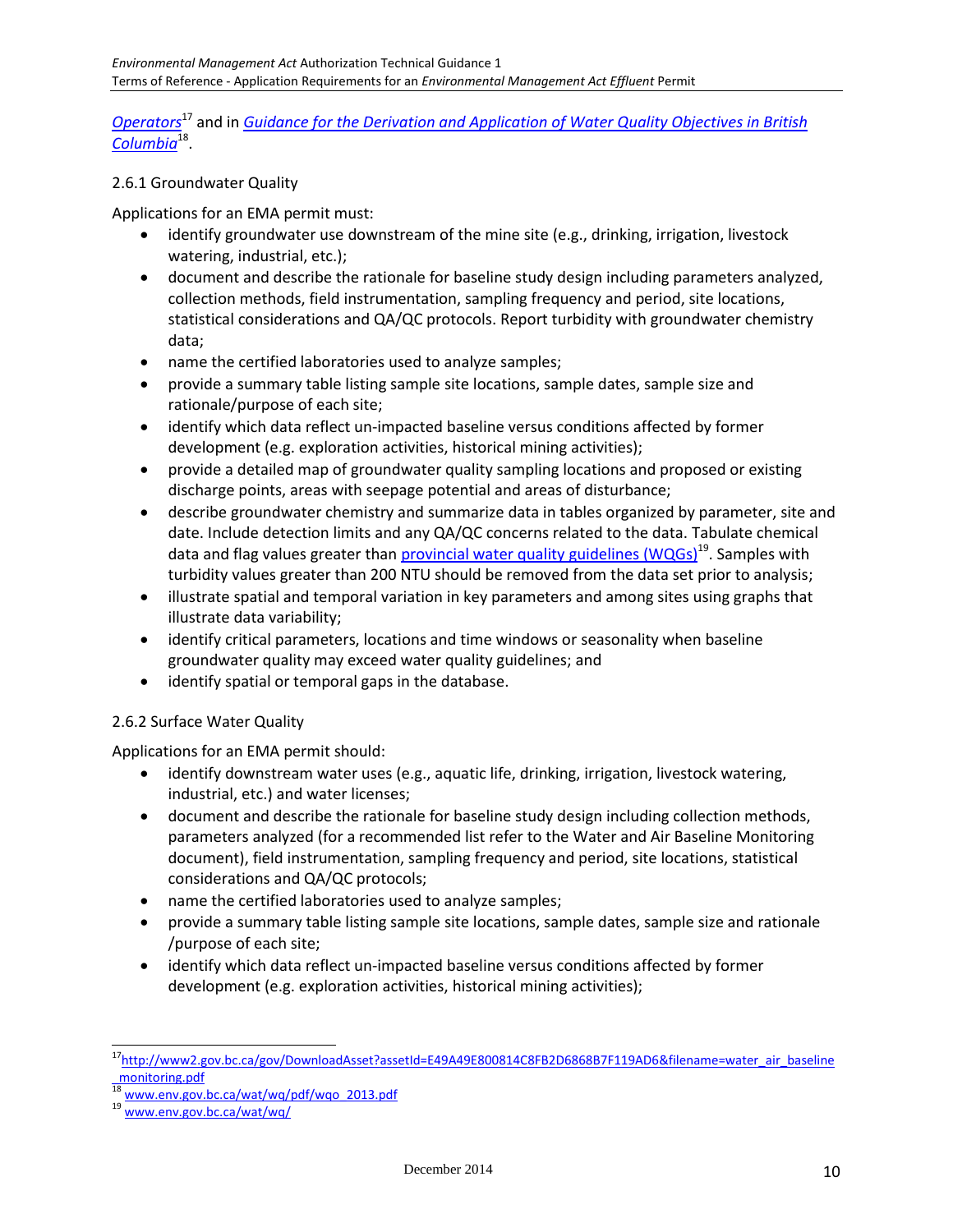- provide a detailed map showing water quality sampling locations, and proposed or existing discharge locations and areas of disturbance;
- describe water chemistry and summarize data in tables organized by parameter, site and date. Include detection limits and any QA/QC concerns related to the data;
- illustrate spatial and temporal variation in key parameters among sites using graphs that show variability in data (e.g., box plots);
- compare existing water quality conditions to **provincial water quality guidelines<sup>20</sup> and/or existing** water quality objectives:
	- o tabulate and flag water quality values that exceed WQGs or WQOs
	- o clearly document the frequency and magnitude of exceedances
- identify critical parameters, locations and time windows or seasonality when baseline surface water quality may exceed water quality guidelines;
- conduct surface water toxicity tests if required. (This may be needed if WQGs are exceeded due to historic mining or site disturbance and should be discussed with ENV staff.); and
- identify spatial or temporal gaps in the database.

## 2.7 Sediment Quality

EMA applications will require a detailed summary of sediment quality. Sediment sampling should occur at a minimum of once per year during summer low flow periods. Detailed guidance is provided in the *[Water and Air Baseline Monitoring Guidance Document for Mine Proponents and Operators](http://www2.gov.bc.ca/gov/DownloadAsset?assetId=E49A49E800814C8FB2D6868B7F119AD6&filename=water_air_baseline_monitoring.pdf)*<sup>21</sup>. Consider, and discuss with the ENV contact, the need to conduct simultaneously extracted metals/acid volatile sulfides analyses and sediment toxicity testing when baseline sediment conditions exceed guidelines or in situations where historic mining or other development may be contributing to current sediment toxicity.

Applications for an EMA permit should:

- document and describe the rationale for baseline study design including parameters analyzed, (for a recommended list refer to the Water and Baseline Monitoring document), field instrumentation, sampling frequency and period, site locations, statistical considerations, collection methods and QA/QC protocols. (Note: selection of size fraction of sediment for analyses may depend on objectives of the study and whether sediments are collected from lotic or lentic environments. There may be reason to analyze both the <63 µm and <2mm fraction in a baseline program);
- name the certified laboratories used to analyze samples;
- provide a summary table listing sample site locations, sample dates, sample size and rationale/purpose of each site;
- identify, which data reflect un-impacted baseline versus conditions affected by former development (e.g. exploration activities, historical mining activities);
- provide a detailed map of sampling locations, and proposed or existing discharge locations and areas of disturbance;
- illustrate spatial and temporal variance in key parameters among sites using graphs;

l <sup>20</sup> [www.env.gov.bc.ca/wat/wq/](http://www.env.gov.bc.ca/wat/wq/)

<sup>&</sup>lt;sup>21</sup>[http://www2.gov.bc.ca/gov/DownloadAsset?assetId=E49A49E800814C8FB2D6868B7F119AD6&filename=water\\_air\\_baseline](http://www2.gov.bc.ca/gov/DownloadAsset?assetId=E49A49E800814C8FB2D6868B7F119AD6&filename=water_air_baseline_monitoring.pdf) [\\_monitoring.pdf](http://www2.gov.bc.ca/gov/DownloadAsset?assetId=E49A49E800814C8FB2D6868B7F119AD6&filename=water_air_baseline_monitoring.pdf)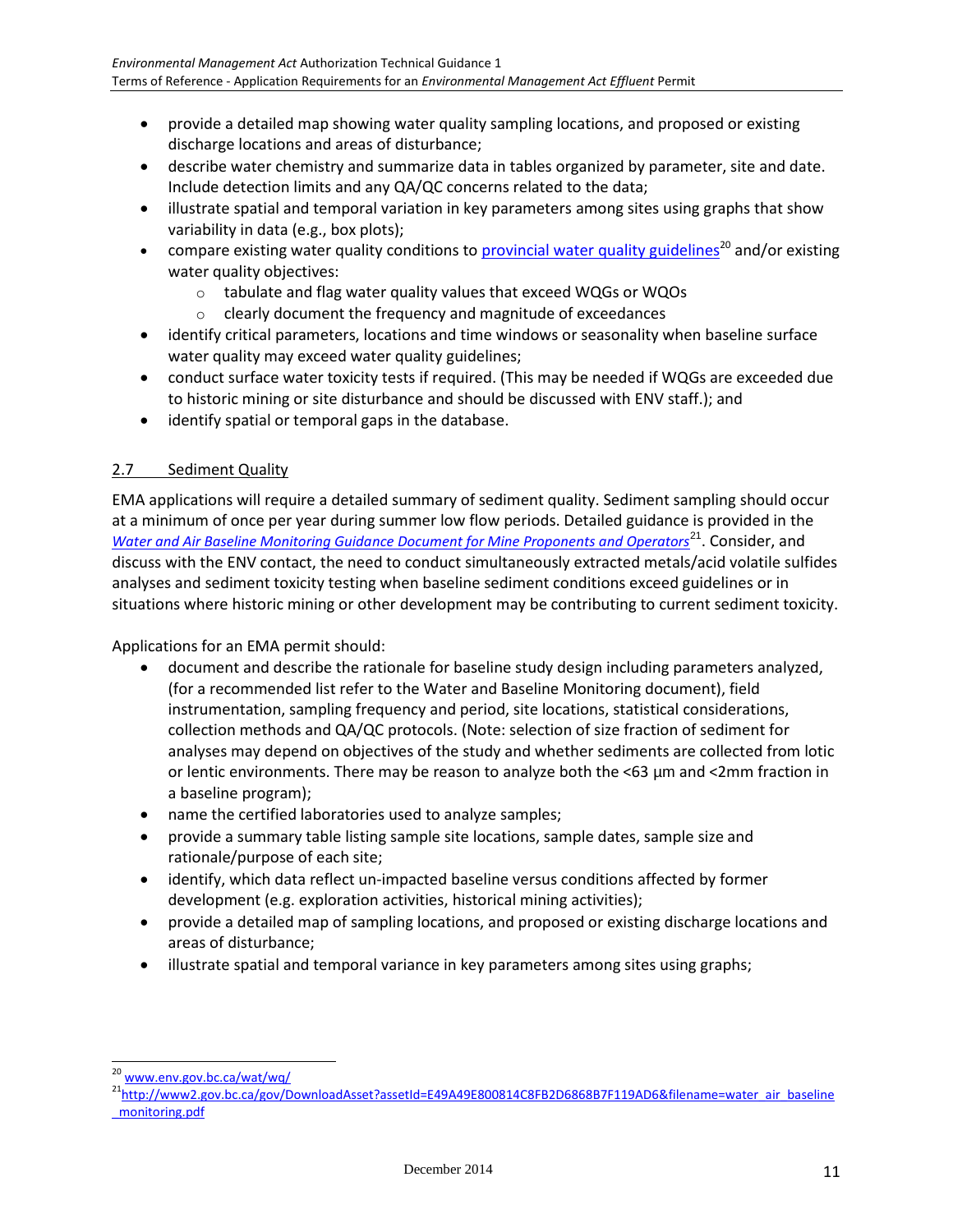- compare, tabulate and map existing sediment quality conditions relative to [provincial sediment](http://www.env.gov.bc.ca/wat/wq/)  [quality guidelines](http://www.env.gov.bc.ca/wat/wq/)<sup>22</sup>, or Canadian Council of Environment Ministers interim sediment quality [guidelines](http://ceqg-rcqe.ccme.ca/)<sup>23</sup> (threshold or probable effect levels); and
- identify spatial or temporal gaps in the database.

## 2.8 Aquatic Resources

Aquatic life baseline studies determine ecosystem health and contribute to a weight of evidence approach for assessing impact during mine development, operation and closure. Components of study may include, but are not limited to, plankton, periphyton, benthic macroinvertebrates, shellfish, fish and fish habitat, macrophytes and biological tissues. The aquatic organisms identified for study will depend on the complexity and types of aquatic and marine habitats and the nature of the mine operation. Appropriate biological monitoring tools must be identified, and sufficient data must be collected and presented to demonstrate that the program will be able to detect a predetermined change considered to be biologically significant. In some cases, data collected during a single year may constitute sufficient data, but multiple years of data are recommended and preferred to help determine interannual variability and provide a suitable characterization of biological communities prior to development. Detailed guidance is provided in *[Water and Air Baseline Monitoring Guidance Document for Mine Proponents](http://www2.gov.bc.ca/gov/DownloadAsset?assetId=E49A49E800814C8FB2D6868B7F119AD6&filename=water_air_baseline_monitoring.pdf)*  [and Operators](http://www2.gov.bc.ca/gov/DownloadAsset?assetId=E49A49E800814C8FB2D6868B7F119AD6&filename=water_air_baseline_monitoring.pdf)<sup>24</sup>. Applications for an EMA discharge permit to streams should contain the following information at a minimum. Lake and marine environments will require additional data collection.

## 2.8.1 Periphyton and Benthic Invertebrate Community Measures

For periphyton sampling, natural or artificial substrates may be used; in either case it is critical that sufficient replicates be collected to characterize variability of the site. For benthic macroinvertebrates, ENV recommends using the Reference Condition Approach sampling design using [Canadian Aquatic](http://www.ec.gc.ca/rcba-cabin/)  [Biomonitoring Network \(CABIN\)](http://www.ec.gc.ca/rcba-cabin/)<sup>25</sup> protocols, outlined in th[e CABIN field manual](http://www.for.gov.bc.ca/hts/risc/pubs/aquatic/cabin/CABIN_field_manual.pdf)<sup>26</sup>. Most regions of the province have a predictive model within the CABIN database that can be used for data assessment. A Before-After-Control-Impact (BACI) design using replicate samples (e.g., using a Hess sampler) is also a common approach.

The Technical Assessment Report should:

- document and describe the rationale for study design including collection methods, organisms or communities analyzed, sampling frequency and period, site locations, statistical considerations and QA/QC protocols;
- name the certified laboratories used to analyze samples;
- provide maps of sampling sites relative to disturbance areas, seepage and discharge locations, and water quality and quantity sampling locations;
- summarize periphyton and benthic invertebrate community data. For BACI designs, demonstrate that sufficient data has been collected to enable detection of biologically significant changes post project development. Proponents are responsible for reporting the *a priori* statistical power of their sampling plan to provide reviewers with an understanding of the program's strengths and weaknesses;

l <sup>22</sup> [www.env.gov.bc.ca/wat/wq/](http://www.env.gov.bc.ca/wat/wq/)

<sup>&</sup>lt;sup>23</sup> cegg-rcqe.ccme.ca/

<sup>&</sup>lt;sup>24</sup>[http://www2.gov.bc.ca/gov/DownloadAsset?assetId=E49A49E800814C8FB2D6868B7F119AD6&filename=water\\_air\\_baseline](http://www2.gov.bc.ca/gov/DownloadAsset?assetId=E49A49E800814C8FB2D6868B7F119AD6&filename=water_air_baseline_monitoring.pdf) [\\_monitoring.pdf](http://www2.gov.bc.ca/gov/DownloadAsset?assetId=E49A49E800814C8FB2D6868B7F119AD6&filename=water_air_baseline_monitoring.pdf)

[www.ec.gc.ca/rcba-cabin/](http://www.ec.gc.ca/rcba-cabin/)

<sup>&</sup>lt;sup>26</sup> [http://www.for.gov.bc.ca/hts/risc/pubs/aquatic/cabin/CABIN\\_field\\_manual.pdf](http://www.for.gov.bc.ca/hts/risc/pubs/aquatic/cabin/CABIN_field_manual.pdf)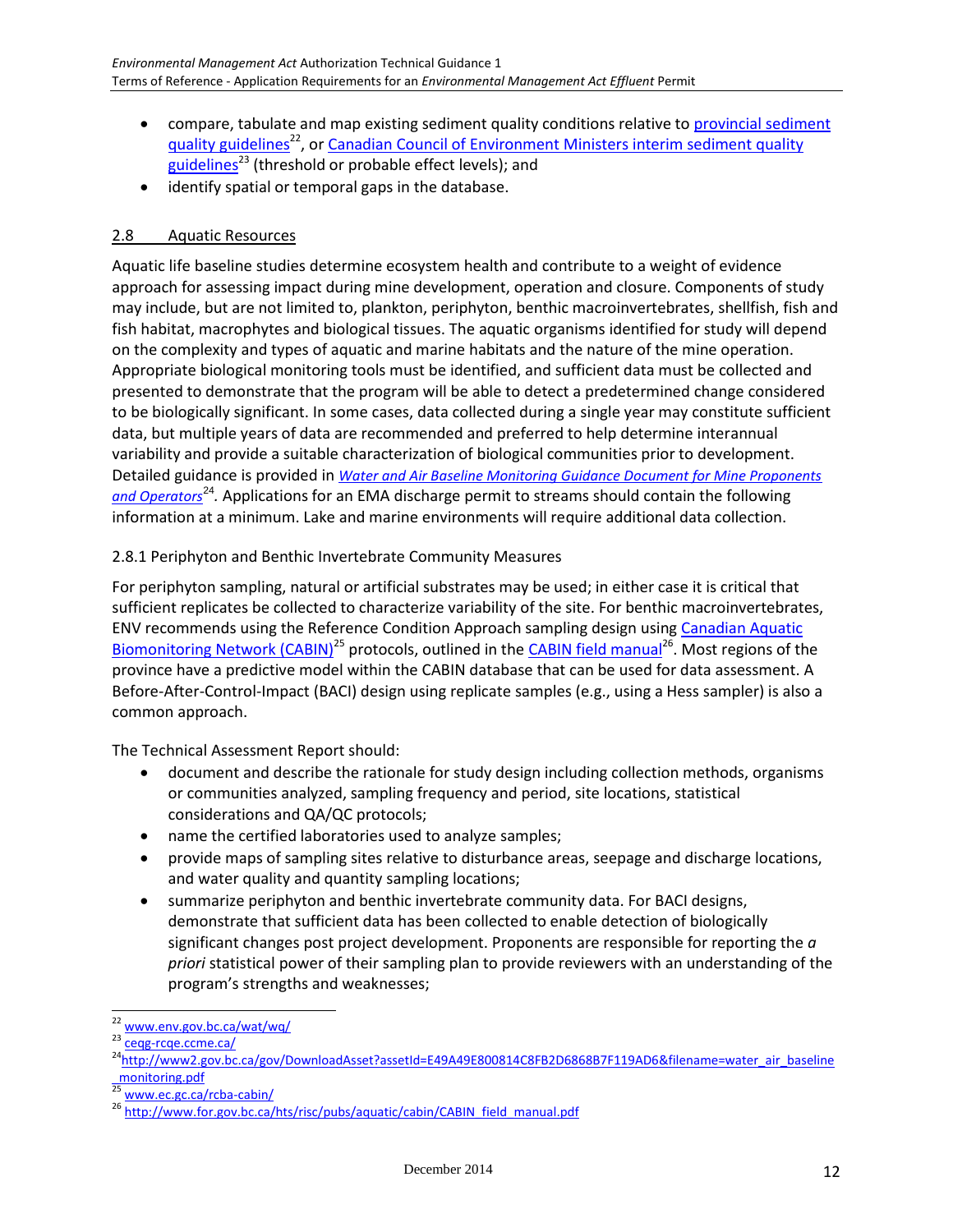- identify which data reflect un-impacted baseline versus conditions affected by former development (e.g. exploration activities, historical mining activities); and
- identify spatial or temporal gaps in the database.

## 2.8.2 Fish and Fish Habitat

Resident fish populations and habitat are under the jurisdiction of the Ministry of Forests, Lands and Natural Resource Operations (FLNRO). Proponents must contact regional FLNRO fisheries staff for scientific collection permits and ensure study methods are consistent with regional and provincial protocols. In addition to information requested by FLNRO, the TAR should:

- document and describe the rationale for study design including collection methods, organisms or communities analyzed, sampling frequency and period, site locations, statistical considerations and QA/QC protocols;
- provide maps of sampling and stream reach survey locations;
- describe fish populations and determine the presence of provincially listed species and ecological communities (red- or blue-listed), federally listed species (Committee on the Status of Endangered Wildlife in Canada, and *Species at Risk Act*), and populations that are genetically distinct;
- describe the current and potential use of the fish resources by First Nations, sport or commercial fisheries;
- assess and describe fish habitat (spawning, over-wintering, rearing, etc.) relative to access roads and utility corridors, waste rock piles, and effluent discharge or seepage locations;
- identify which data reflect un-impacted baseline versus conditions affected by former development (e.g. exploration activities, historical mining activities); and
- identify spatial or temporal gaps in the database.

#### 2.8.3 Tissue Residues

The baseline study should develop a tissue residue database for fish and/or other organisms for metals and metalloids and, if appropriate, organic contaminants. Within the TAR:

- document study design, species and tissue types analyzed, collection methods and frequency, site locations, statistical considerations, QA/AC protocols and the use of certified laboratories;
- identify which data reflect un-impacted baseline versus conditions affected by former development (e.g. exploration activities, historical mining activities);
- provide maps illustrating sampling sites relative to disturbance areas, seepage and discharge locations;
- provide a summary table of the concentrations of contaminants in fish tissues and compare baseline conditions relative to [B.C. Water Quality Guidelines](http://www.env.gov.bc.ca/wat/wq)<sup>27</sup> or Canadian Tissue Residue [Guidelines](http://www.ccme.ca/publications/ceqg_rcqe.html)<sup>28</sup>;
- illustrate graphically the spatial and temporal variance in key parameters among sites; and
- identify spatial or temporal gaps in the database.

## **3 Discharges and Treatment**

Detailed waste treatment and discharge information must be included in the application for permits under EMA. This information should establish the location and quality and quantity of each of the

<sup>27</sup> [www.env.gov.bc.ca/wat/wq](http://www.env.gov.bc.ca/wat/wq)

<sup>&</sup>lt;sup>28</sup> [www.ccme.ca/publications/ceqg\\_rcqe.html](http://www.ccme.ca/publications/ceqg_rcqe.html)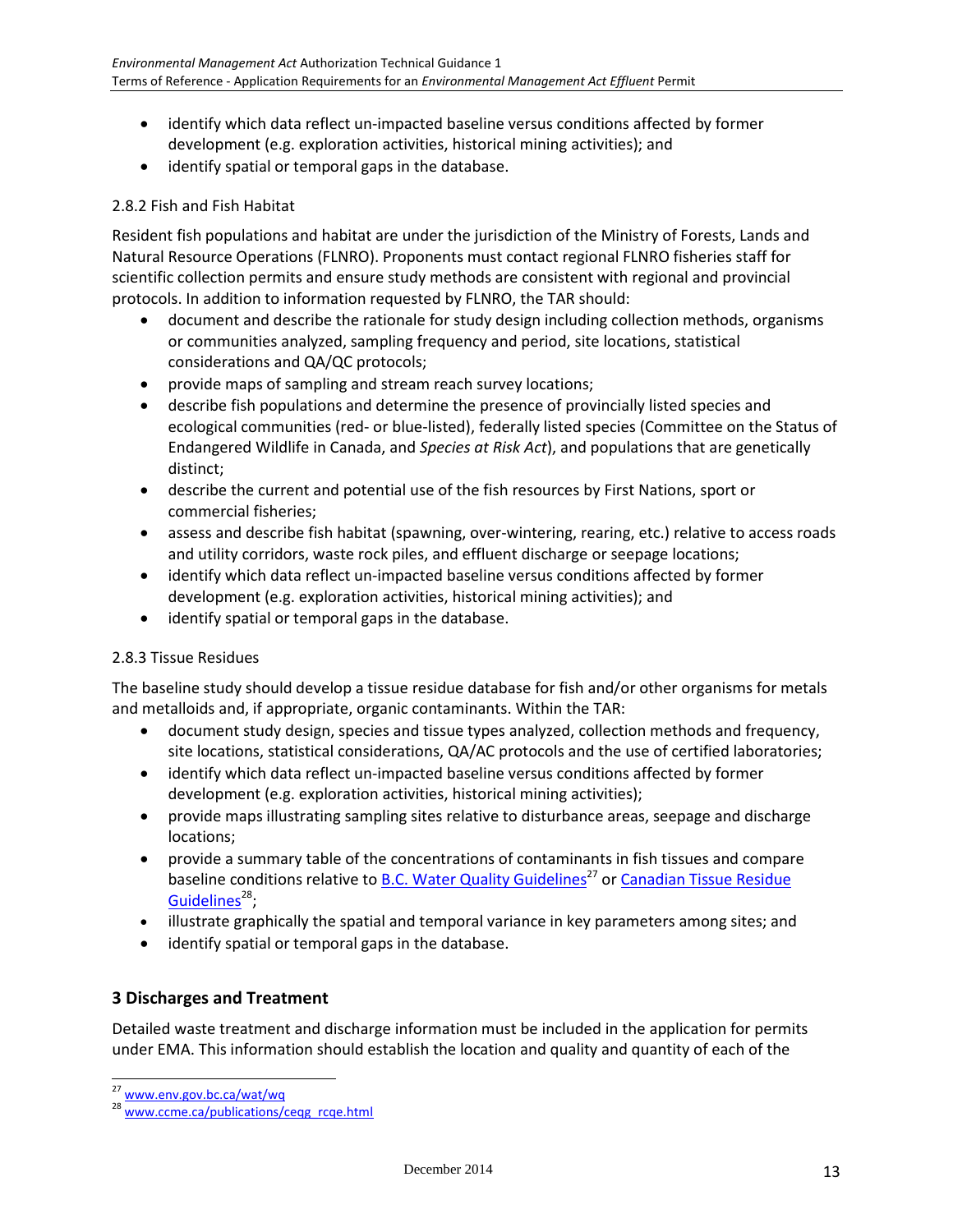proposed contact and process water storage facilities and each waste discharge anticipated over the life of the mine. It must also describe the design and intended use of any proposed pollution control works. ENV expects applicants to select works, management practices and/or systems adequate to meet or exceed the statutory requirements and industry standards for preventing or minimizing adverse impacts to the environment and human health.

The evaluation of potential pollution control works should consider capital and operating cost, design capacity, effectiveness, reliability and weaknesses (dealing with issues such as fires, power outages, floods, etc.), waste products, maintenance and personnel training. Information specified in these TOR largely fulfills requirements of Sections 4 and 5 of the Technical Assessment Report (TAR) described in *[Guidance on Applications for Permits Under the Environmental Management Act](http://www2.gov.bc.ca/gov/DownloadAsset?assetId=7AD12B8CF1B94CF29619BD9871FB5740&filename=assessment.pdf) – Technical* [Assessment](http://www2.gov.bc.ca/gov/DownloadAsset?assetId=7AD12B8CF1B94CF29619BD9871FB5740&filename=assessment.pdf)<sup>29</sup>. Nonetheless, the proponent should review TAR Sections 4 and 5 to ensure all relevant information is included in the application.

## 3.1 Summary

l

Provide an overview description characterizing project components and the expected contaminant sources, as well as the planned water management and pollution control works or best management practices requirements for each. For a mine site this should include:

- pit and/or underground development;
- tailings impoundment, seepage collection ponds and related groundwater seepage, including characterization of tailings quality, sediment control ponds and storm water control structures;
- waste rock, low grade ore and soil and overburden stockpiles;
- ancillary components stormwater management plant site, explosives site camp, etc.; and
- an overview of the project and construction schedule.

Summarize information by media and location using tables. Illustrate location and zones of concern using maps or other graphics. Raw data should be included in appendices, provided on CD, DVD or USB memory stick with the application, and if applicable, uploaded for storage in the Ministry of Environment's EMS (Environmental Monitoring System) database.

## 3.2 Specific Information Requirements for Storage and Effluent Discharges

- Provide detailed designs of effective stormwater-drainage collection, conveyance and storage systems that can handle peak climatic and hydrologic events (supported by site hydrology and geotechnical information). See *[Guidance for Assessing the Design, Size and Operation of](http://www2.gov.bc.ca/assets/gov/topic/C0188F632AEC266B044F8A2B756F055F/industrial_waste/settling_ponds.pdf)  [Sedimentation Ponds Used in Mining](http://www2.gov.bc.ca/assets/gov/topic/C0188F632AEC266B044F8A2B756F055F/industrial_waste/settling_ponds.pdf)*<sup>30</sup> .
- Describe the location, quantity and quality (chemistry and toxicity) of contaminated waters and seepages. Sources may include: waste rock run-off, ore stockpiles, (coal) refuse, pit water, underground portal drainage, sediment and tailings pond water seepage or discharge, and wastewater treatment plant discharges.
- Describe the methods used to determine the quality and quantity of contaminated waters or seepage (i.e., baseline data including metal leaching and acid rock drainage potential, bench scale tests, pilot plant results, manufacturer's design specifications and performance guarantees, etc.).

<sup>29</sup> <http://www2.gov.bc.ca/gov/DownloadAsset?assetId=7AD12B8CF1B94CF29619BD9871FB5740&filename=assessment.pdf>

<sup>&</sup>lt;sup>30</sup> [http://www2.gov.bc.ca/assets/gov/topic/C0188F632AEC266B044F8A2B756F055F/industrial\\_waste/settling\\_ponds.pdf](http://www2.gov.bc.ca/assets/gov/topic/C0188F632AEC266B044F8A2B756F055F/industrial_waste/settling_ponds.pdf)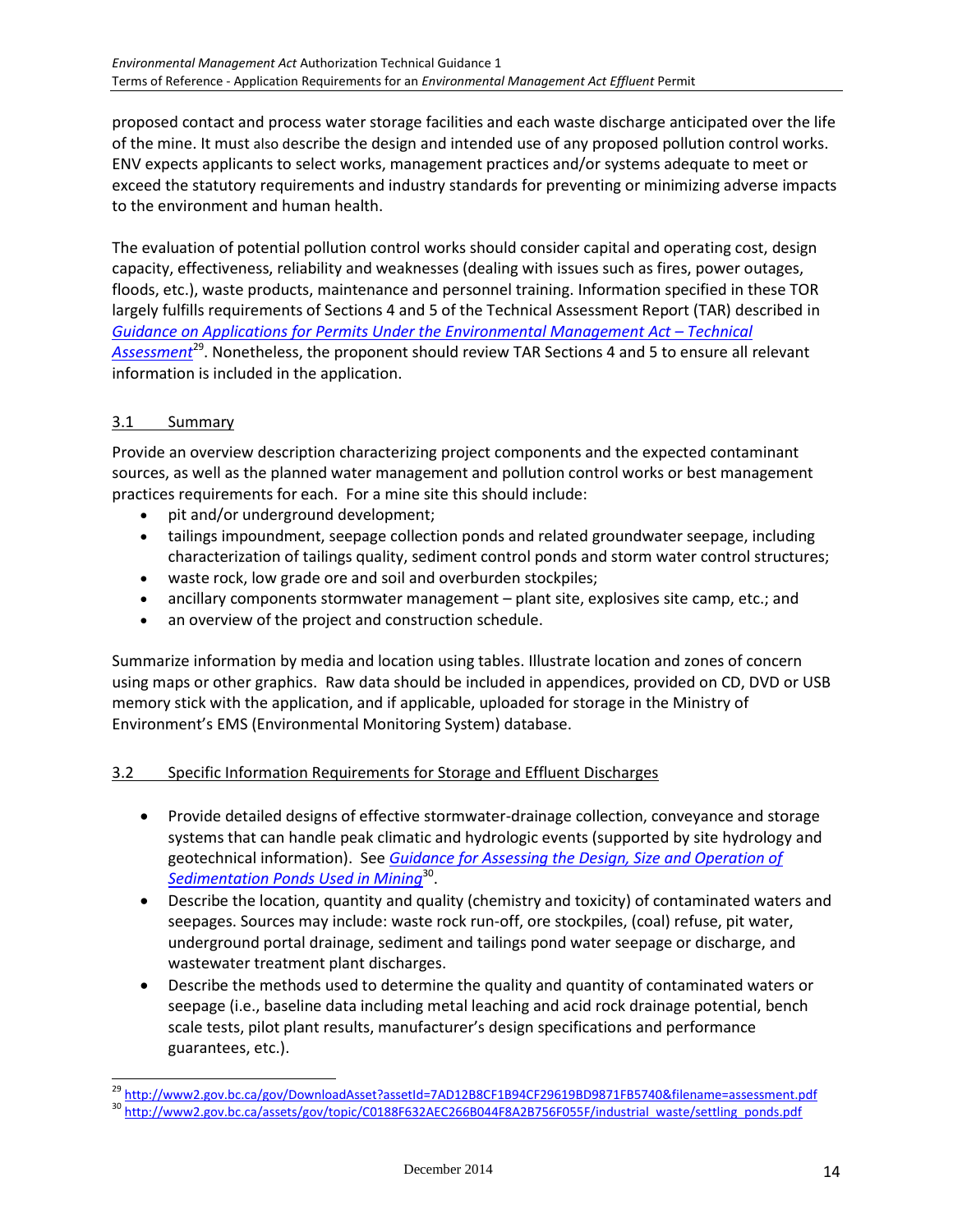- Describe the timing (i.e., seasonal, continuous, intermittent) of discharges to the environment.
- Discuss options for contaminant source control, containment or mitigation methods and describe how best management practices and best achievable technology have been applied.
- Include detailed designs of all proposed discharge works (e.g., outfalls, spillways, channels).
- Compare proposed discharge quality to known discharge criteria, guidelines or industry practices. This should include an evaluation of end of pipe water quality based effluent limits based on meeting water quality guidelines in the receiving environment during the most sensitive times of the year.
- Describe in detail all locations of effluent and seepage discharge, and in each case, determine the appropriate initial dilution zone (IDZ) in surface waters. Rationale for the proposed IDZ should be included in the application, along with supporting information and assessment work relating to the above points. The IDZ is the initial portion of a larger mixing zone applied to a specific effluent discharge. The concept recognizes the role of dilution in mitigating the effects of effluents and that there is an accepted area of higher concentrations of contaminants prior to where full mixing occurs. ENV's Best Achievable Technology (BAT) policy puts requirements on dischargers for treating effluents to a high standard and does not rely on dilution alone to mitigate potential impacts. IDZs are typically only allowed when BAT has been applied.

The extent of the IDZ is defined on a site-specific basis, with due regard to water uses, aquatic life (including migratory fish), and other waste discharges. Initial dilution zones are normally relatively small (e.g., for municipal effluents they are typically up to 100 m from the point of effluent discharge, but not exceeding 25 to 50% of the width of the waterbody). Generic guidance in setting an IDZ is provided by th[e Canadian Council of Environment Ministers](http://ceqg-rcqe.ccme.ca/download/en/221)<sup>31</sup> as follows:

- $\circ$  The dimensions of an IDZ should be restricted to avoid adverse effects on the designated uses of the receiving water system (i.e., the IDZ should be as small as possible).
- $\circ$  The IDZ should not impinge on critical fish or wildlife habitats (e.g., spawning or rearing areas for fish; overwintering habitats for migratory water fowl).
- $\circ$  Conditions outside the IDZ should be sufficient to support all of the designated uses of the receiving water system and should not result in long-term (chronic) toxicity to aquatic organisms.
- $\circ$  Wastewaters that are discharged to the receiving water system must not be acutely toxic to aquatic organisms.
- $\circ$  Conditions within the IDZ should not cause acute or short-term chronic toxicity to aquatic organisms.

Note: ENV policy allows some chronic toxicity within an IDZ.

- $\circ$  Conditions within an IDZ should not result in bioconcentration of contaminants to levels that are harmful to the organism, aquatic-dependent wildlife or human health.
- o A zone of passage for migrating aquatic organisms must be maintained.
- o Placement of mixing zones must not block fish migration into tributaries.

## 3.3 Information Requirements for Wastewater Treatment Plants

 Describe treatment methods, treatment capacity, retention times, materials and reagents used, reagent sourcing and transport, etc.

<sup>&</sup>lt;sup>31</sup> [ceqg-rcqe.ccme.ca/download/en/221](http://ceqg-rcqe.ccme.ca/download/en/221)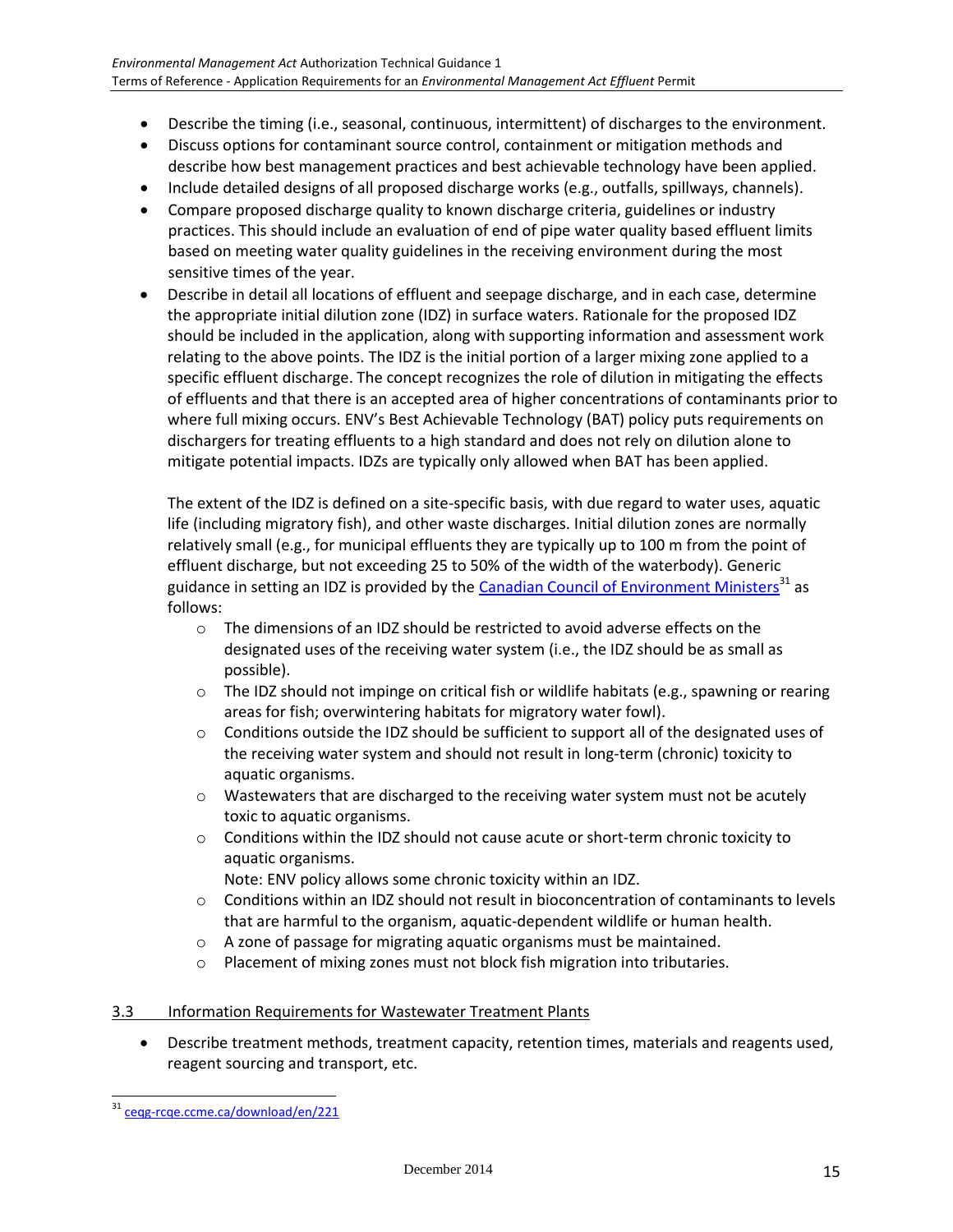- Describe and illustrate schematically the tracking of all inputs at each stage in the process through to output.
- Identify volumes and characteristics of by-product waste produced at each stage of the process (chemicals and reagents used; contaminants liberated or created, etc.). Describe long-term disposal plans for secondary waste/spent substrate that addresses long-term geochemical and physical stability and an assessment of whether the material is deemed hazardous waste, as well as reclamation and closure issues. Note: This is most often included as a sludge management plan.
- Provide detailed engineering designs for any proposed treatment plants including electrical drawings and mechanical information, and document expected treatment effectiveness (based on pilot testing, industry examples, etc.) under variable conditions including flow, temperature, and hydraulic retention times, etc.
- Assess performance risks for collection and treatment of wastewater (i.e., extreme weather [icing, snow loading, flows, etc.], power outages, wearing of parts, scaling, reagent supply interruption, plugging, by-passing/short circuiting, etc.).
- Provide time schedule for construction and commissioning, capital and anticipated operating and maintenance costs.
- Describe operating requirements such as power, pumping, number of people to operate, volumes of materials and reagents, etc.
- Assess potential public health and safety risks and management plans.
- Describe maintenance and replacement plans for collection and treatment systems.

## 3.4 Site Contamination

- Provide an inventory of known or suspected site contamination and the potential for further soil or groundwater contamination on or near the site.
- Provide water use determination as per **Technical Guidance 6<sup>32</sup>, Contaminated Sites** *[Regulation](http://www.env.gov.bc.ca/epd/remediation/leg_regs/csr.htm)*<sup>33</sup> .
- Provide detailed descriptions of any proposed pollution control and/or water management necessary during construction and operations to manage existing contamination.
- Identify remedial strategies to be used to mitigate and/or remediate contamination.
- Identify monitoring proposal to aid in characterizing potential groundwater contamination.
- Propose site decommissioning or planned site remedial activities including information required for the completion of a site profile as described in the *[Contaminated Sites Regulation](http://www.env.gov.bc.ca/epd/remediation/leg_regs/csr.htm)*<sup>34</sup>.

## 3.5 Requirements for Sewage Disposal

l

Although this TOR primarily addresses the main effluent discharge, sewage and solid waste disposal also require authorizations under EMA and may require separate applications.

 For sewage discharges greater than 100 persons, or where discharge is to surface waters, registration under the Municipal Wastewater Regulation is desirable. For more information on registering under the MRW, see the regulations on the **Ministry of Environment website**<sup>35</sup>.

<sup>32</sup> <http://www.env.gov.bc.ca/epd/remediation/guidance/technical/pdf/tg06.pdf>

<sup>33</sup> [http://www.env.gov.bc.ca/epd/remediation/leg\\_regs/csr.htm](http://www.env.gov.bc.ca/epd/remediation/leg_regs/csr.htm)

<sup>34</sup> [http://www.env.gov.bc.ca/epd/remediation/leg\\_regs/csr.htm](http://www.env.gov.bc.ca/epd/remediation/leg_regs/csr.htm)

<sup>35</sup> <http://www2.gov.bc.ca/gov/topic.page?id=60755778FAE2413EABB0859BD9C9BAD6>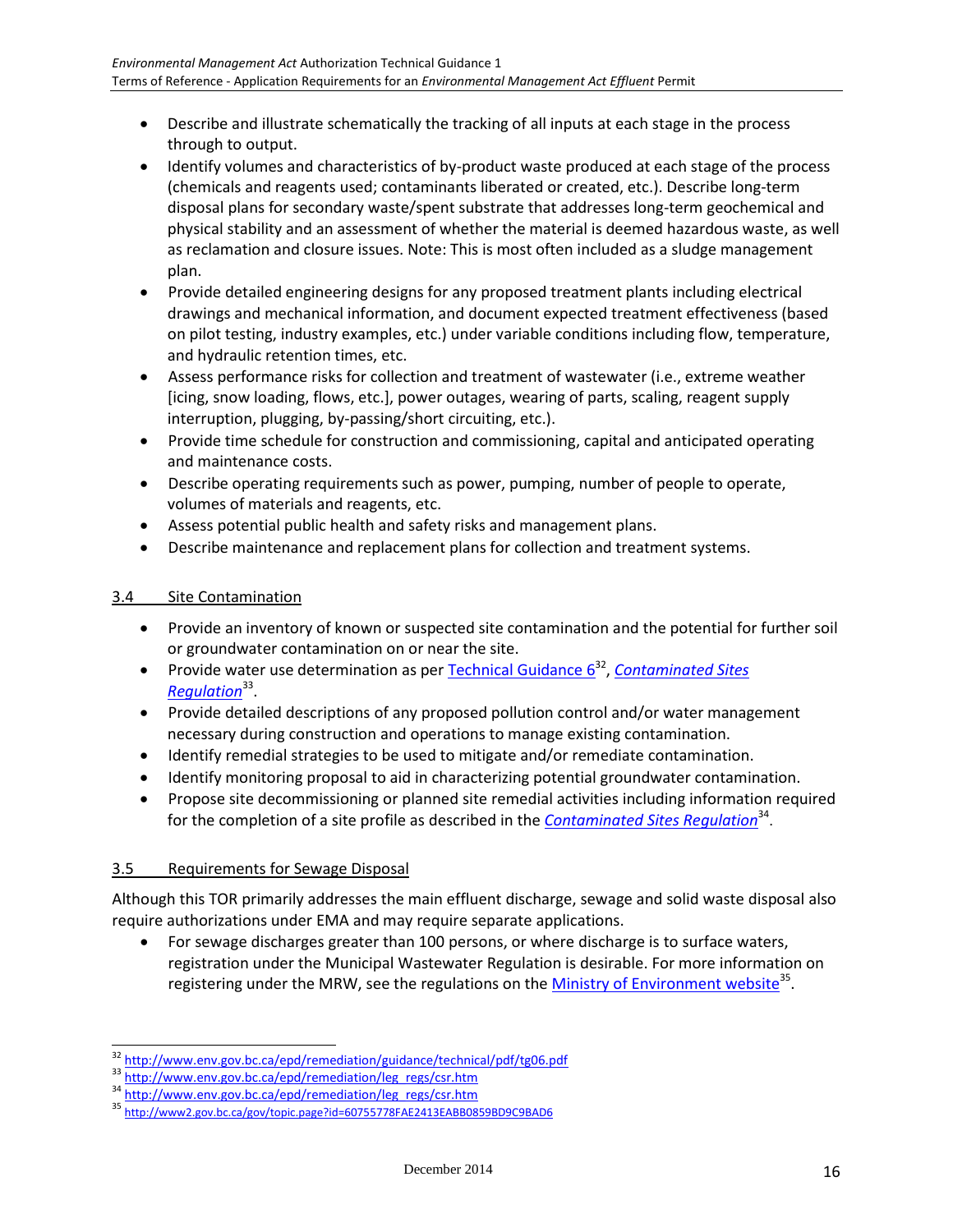Alternatively, the sewage discharges may be included with the overall effluent permit for the site. Additional direction on inclusion in the application package should be sought from the Ministry of Environment, Environmental Protection Division staff.

## **4 Environmental Effects Prediction for EMA**

The applicant must assess potential residual environmental effects and evaluate the risks of the mine project on human health and water users including aquatic and terrestrial resources. This predictive work considers the mine plan and proposed mitigation techniques, and builds on the available baseline environmental data and waste discharge characteristics anticipated over the life of the mine and postclosure. The environmental effects assessment should also consider cumulative effects within the watershed.

Environmental effects prediction for EMA should:

- identify spatial and temporal boundaries for effects prediction;
- identify contaminants of potential concern;
- develop or refine conceptual ecological models or frameworks to define and illustrate all exposure pathways or mechanisms linking contaminants or conditions of potential concern to the assessment endpoints (receptors). The models aid in designing monitoring programs and facilitate the establishment and testing of hypotheses regarding the predicted relationships between stressors and assessment endpoints;
- propose site-specific assessment endpoints (e.g., drinking water quality, fish health/survival, etc.). Assessment endpoints are similar to Valued Components as described in *[Guideline for the](http://www.eao.gov.bc.ca/pdf/EAO_Valued_Components_Guideline_2013_09_09.pdf)  [Selection of Valued Components and Assessment of Potential Effects](http://www.eao.gov.bc.ca/pdf/EAO_Valued_Components_Guideline_2013_09_09.pdf)*<sup>36</sup> (B.C. Environmental Assessment Office 2013);
- propose measurement endpoints for each assessment endpoint (chemical, toxicological or biological), for example:
	- $\circ$  for fish survival this might be toxicity as measured in a lab toxicity tests or based on existing water quality guidelines;
	- $\circ$  for water quality this might be chemical concentrations of particular contaminants; and
	- o for benthic invertebrates this might be community metrics or indices, etc.;
- predict the incremental changes in parameters or measurement endpoints over existing receiving environment conditions using mass balance modelling or other techniques;
- compare predicted quality of ambient water and sediment, tailings water, effluent and seepage concentrations to B.C. [Water Quality Guidelines](http://www.env.gov.bc.ca/wat/wq/wq_guidelines.html)<sup>37</sup> or existing water quality objectives to estimate the potential severity of impact. In some cases, it may be necessary to develop water quality objectives (for watersheds with multiple land use pressures) or science-based environmental benchmarks (for specific sites associated with a permit decision) to complete an effects assessment. See Appendix A for further information;
- consider the potential for synergistic effects of mine disturbance and cumulative effects of other environmental stressors external to the mine or from previous exploration and/or mining activities;
- identify risk to aquatic resources compared to baseline and evaluate risk reduction options. See Appendix B for further information;

<sup>36</sup> [www.eao.gov.bc.ca/pdf/EAO\\_Valued\\_Components\\_Guideline\\_2013\\_09\\_09.pdf](http://www.eao.gov.bc.ca/pdf/EAO_Valued_Components_Guideline_2013_09_09.pdf)

<sup>37</sup> [http://www.env.gov.bc.ca/wat/wq/wq\\_guidelines.html](http://www.env.gov.bc.ca/wat/wq/wq_guidelines.html)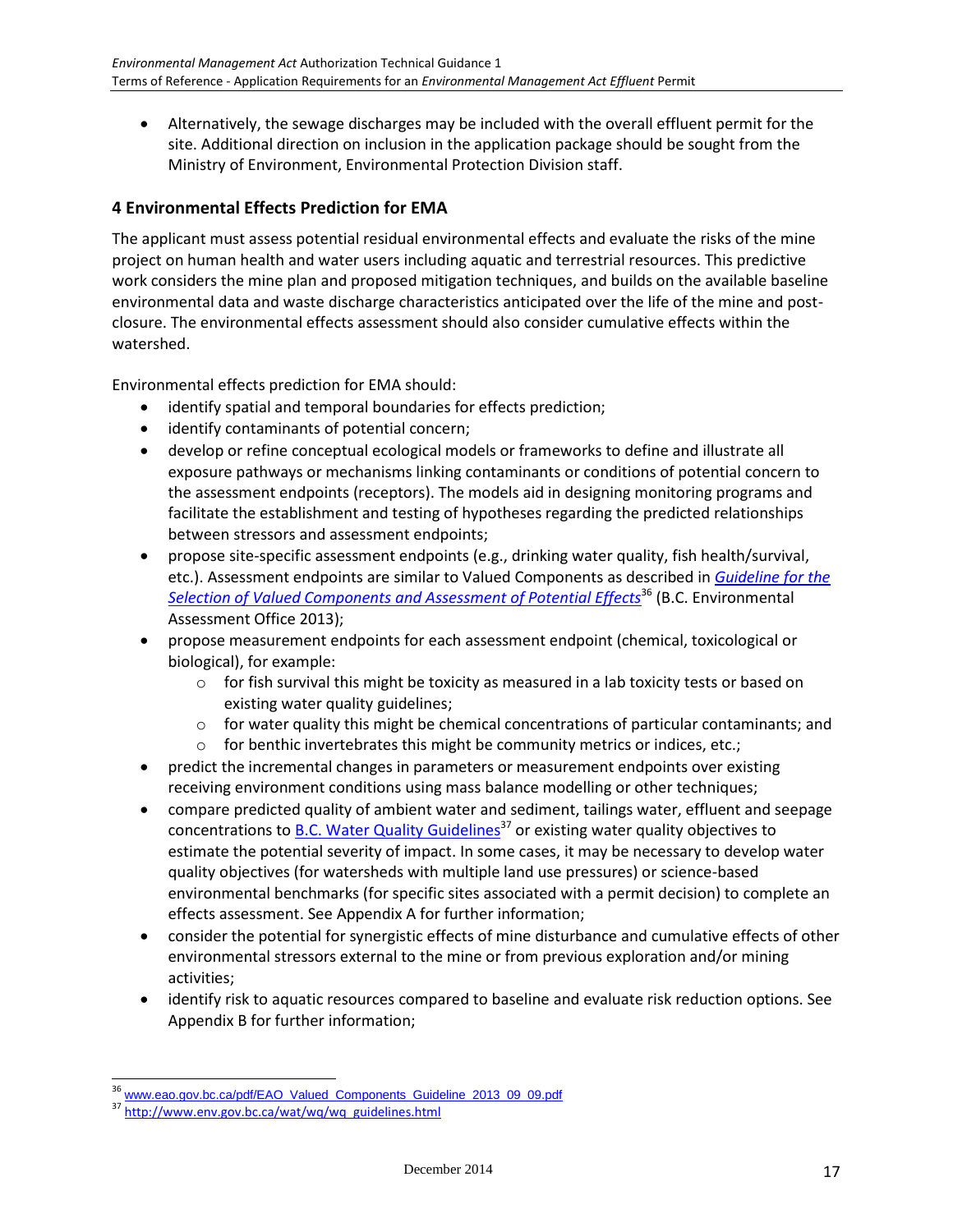- use scientifically defensible monitoring and impact assessment tools in a weight of evidence approach, where the range of tools is commensurate with the level of risk;
- acknowledge uncertainties in the assessment due to data gaps or model assumptions; and
- develop a safe discharge plan.

#### 4.1 Summary

Provide an overview description of the predicted residual effects on receiving environment components or assessment endpoints. Residual effects are those effects remaining after implementation of all mitigation techniques evaluated and proposed in this application. Summarize potential impacts by media and location using tables, and illustrate graphically the pathways from contaminant sources to receptors. Summarize risk to surface and groundwater and aquatic resources.

Raw data should be included in appendices, provided on CD, DVD or USB memory stick with the application, and if applicable, uploaded for storage in the Ministry of Environment's EMS (Environmental Monitoring System) database.

#### 4.2 Groundwater Quantity and Quality

- Describe study boundaries and assessment endpoints (e.g., drinking water quality; stream recharge, etc.).
- Develop and display a conceptual model or framework to describe the contaminant transport through groundwater from source to receptors and establish a risk assessment process.
- For significant groundwater extraction, or waste discharge and seepage losses to ground, use modelling to estimate how groundwater quantity and quality may be affected within, and downstream of, the property.
- Explicitly consider the potential for changes to the groundwater flow regime around major mine infrastructure such as pits and tailings impoundments.
- Consider the contribution of cumulative effects on groundwater resources within the project area and further downstream during mine operation and following mine closure.
- Use empirical means, professional judgment and past experience to estimate the risk to groundwater use downstream of the property, in-stream flows, or dilution of effluent or seepage.
- Estimate probabilities of occurrence of each pathway/exposure combination and develop a matrix or other process to set priorities and manage risk.
- Discuss risk reduction options and adaptive management strategies.
- Identify data gaps, and uncertainty in models, and how they would be addressed in the monitoring efforts.

#### 4.3 Surface Water Quantity and Quality

#### 4.3.1 Water Quantity

- Assess how the mine operation will affect stream flow as a result of withdrawal, diversion, and discharge of effluents.
- Develop a water balance model for the site to predict the impacts of mine site drainage and erosion control, tailings pond water balance, waste rock seepage, effluent and contaminated seepage dilution ratios, etc.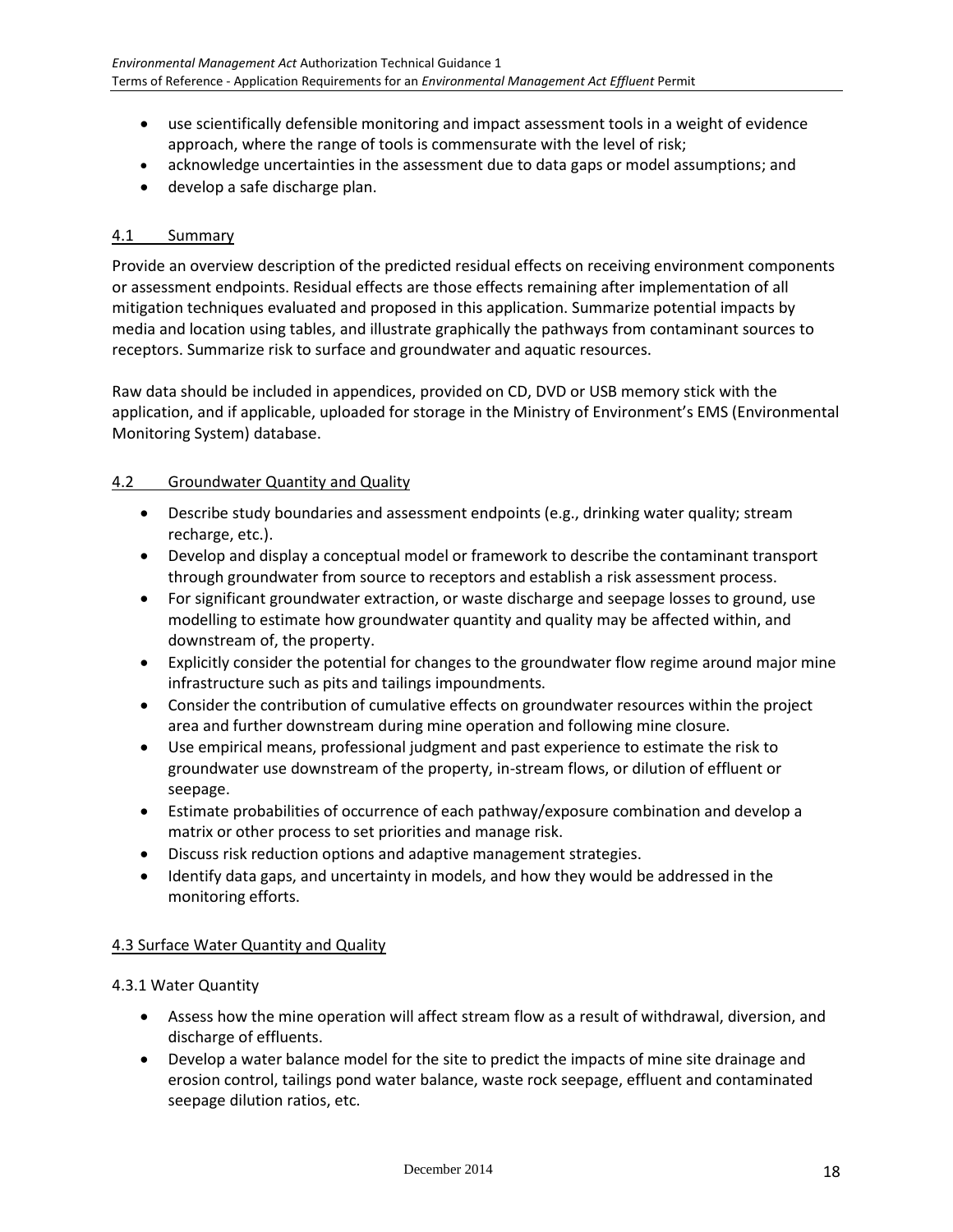- Predict how in-stream flows for aquatic life may be affected during all mine phases.
- Assess whether current regional trends or projected changes in stream flow could potentially affect permit conditions (dilution, water management scenarios, etc.).
- Consider climate, land use, and water allocation and withdrawal.

4.3.2 Water and Sediment Quality

- Describe study area boundaries and assessment endpoints (e.g., aquatic life, drinking water quality, etc.).
- Identify key discharges, seepages, or disturbance regimes and associated contaminants.
- Develop a conceptual model or framework to describe the transport of key contaminants from source to receptors.
- Identify the times of year when effluent or seepage quality is expected to be of concern, and thus when adaptive management strategies/contingency measures may be necessary. These times could be periods of low flow, and/or times that are coincident with high biological sensitivity
- Evaluate worst-case water quality scenarios such as base flow and low dilution (7dQ10 flow) and high runoff conditions that may lead to increased contaminant concentrations.
- Use mass balance modelling to estimate receiving environment water (and where appropriate, sediment) quality within the IDZ, at the edge of the IDZ, and at critical points downstream (near field and far field) based on water use. Information on mass balance modelling is provided in the *[Water and Air Baseline Monitoring](http://www2.gov.bc.ca/gov/DownloadAsset?assetId=E49A49E800814C8FB2D6868B7F119AD6&filename=water_air_baseline_monitoring.pdf)*<sup>38</sup> .
- Demonstrate that effluents and seepages will not be acutely toxic within the IDZ and will not cause long-term (chronic) toxicity outside the IDZ. Where predicted contaminant concentrations approach or exceed water or sediment quality guidelines or other water quality thresholds, the effects assessment should include an augmented set of assessment tools within a weight of evidence approach. Additional adaptive management actions may be necessary to reduce contaminant loading.
- Provide a comprehensive review and discussion of management and mitigation options (e.g., selective discharge, diffusers, etc.) that reduce potential effects and impacts.
- Evaluate the contribution of upstream disturbance and resulting cumulative effects on surface water quality within the project area and further downstream during all stages of mine life.
- Use empirical means, professional judgment and past experience to estimate probabilities of occurrence of each pathway/exposure combination and develop a risk assessment matrix or other process to prioritize and manage risk.
- Identify data gaps, and uncertainties in conceptual models, and describe how they would be addressed in adaptive management and environmental monitoring programs.

#### 4.4 Aquatic Resources and other Receptors

- Describe study boundaries and assessment endpoints (e.g., loss of habitat, fish or invertebrate tissue concentrations, abnormalities, benthic invertebrate, periphyton or fish community metrics, etc.).
- Develop conceptual models or frameworks to describe the contaminant transport or mine disturbance factors linking sources to receptors and establish a risk assessment process.

<sup>38</sup>[http://www2.gov.bc.ca/gov/DownloadAsset?assetId=E49A49E800814C8FB2D6868B7F119AD6&filename=water\\_air\\_baseline](http://www2.gov.bc.ca/gov/DownloadAsset?assetId=E49A49E800814C8FB2D6868B7F119AD6&filename=water_air_baseline_monitoring.pdf) [\\_monitoring.pdf](http://www2.gov.bc.ca/gov/DownloadAsset?assetId=E49A49E800814C8FB2D6868B7F119AD6&filename=water_air_baseline_monitoring.pdf)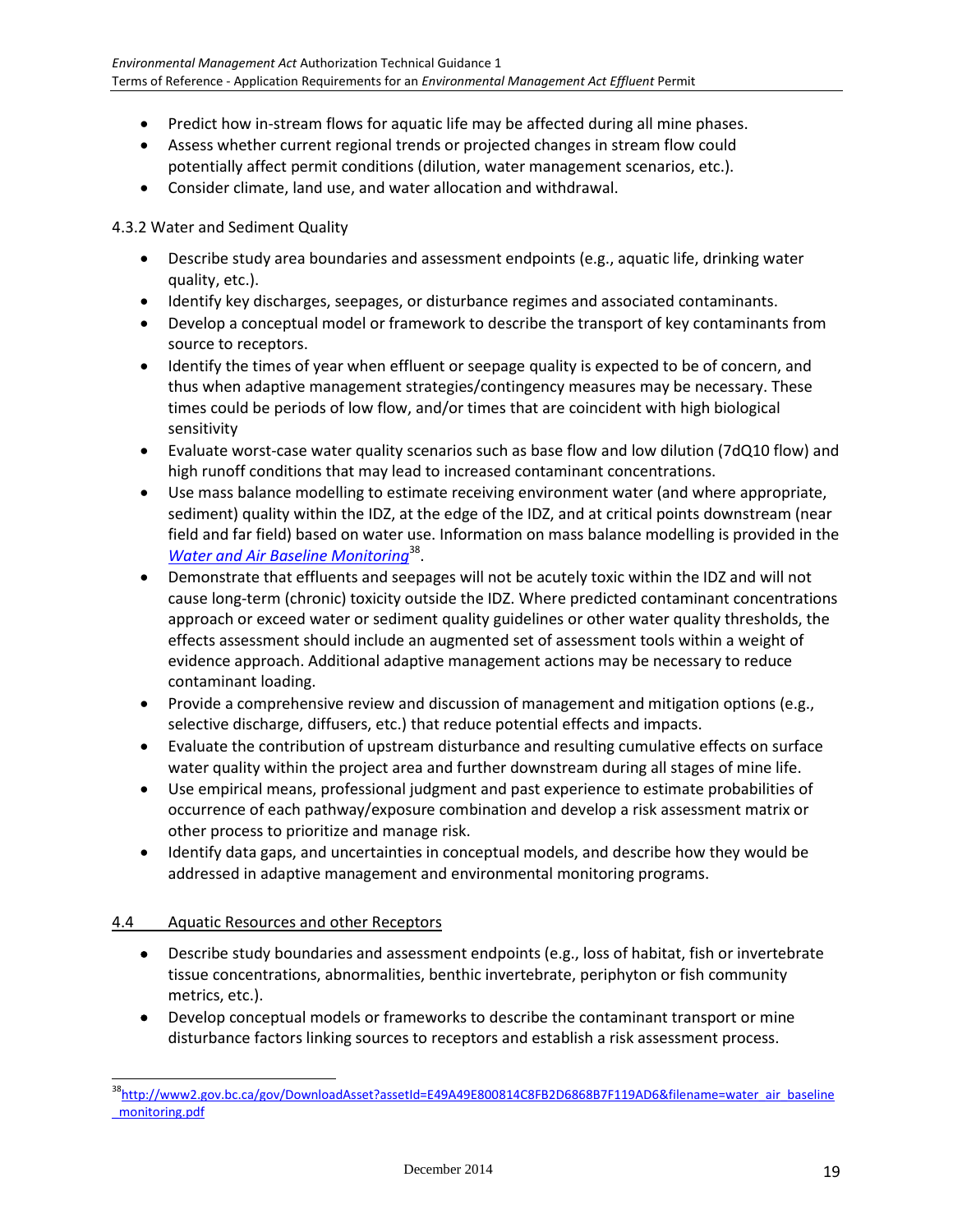- Describe and discuss the potential for bioaccumulation or bioconcentration of contaminants, and the associated risk to assessment endpoints (i.e., fish health, consumers of fish flesh, etc.).
- Predict changes in aquatic resources and other receptors (where appropriate) at species, community and/or ecosystem levels as appropriate.
- Propose measurement endpoints and discuss the relevance of these measures in a weight-ofevidence approach to increase confidence in impact prediction for the site.
- Consider the contribution of cumulative effects on the aquatic resources and other receptors (where appropriate) from disturbances outside the project area and further downstream during mine operation and following mine closure.
- Identify data gaps, and uncertainties in models, and describe how they would be addressed in adaptive management and environmental monitoring plans.
- Assess potential human health risks.

## 4.5 Safe Discharge Plans

- Propose safe discharge plans for all discharges to surface water or groundwater. A safe discharge plan should propose discharge limits (volume and concentrations) that ensure no acute toxicity to aquatic organisms at the point of discharge and no chronic toxicity beyond the edge of the IDZ. This is achieved by back-calculating discharge concentration and volume limits using contaminant specific water quality guidelines, water quality objectives or science-based environmental benchmarks as values in the mass balance model. See additional information in Section 3.3.2 related to mass balance modelling.
- For groundwater, ensure groundwater use downstream is not compromised and no chronic toxicity occurs in surface waters as surface water recharge occurs. *This information may form the basis for terms or conditions incorporated into the EMA effluent discharge permit*.
- Describe emergency procedures for pollution control system malfunctions/upsets, and contingency plans (for example, contingency storage for water requiring treatment). Contingency plans for chemical and fuel storage areas should also be included.

## **5 Discharge and Environmental Monitoring Requirements For EMA Permits**

Applications for EMA permits must include proposed monitoring and reporting programs which enable on- going evaluation of waste management performance, receiving environment condition, and evaluation of impact predictions made during the permit application. Monitoring programs should initially be spatially comprehensive including sites at reference or control locations, end of pipe, and exposure sites such as edge of IDZ, and far field locations. Increased sampling frequency and a weight of evidence approach to the monitoring program is necessary early in mine life to support adaptive management. Over the life of the mine, monitoring requirements may be adjusted to reflect the results of ongoing assessment work.

Where applicable, the proponent should strive to integrate the requirements of the Federal Environmental Effects Monitoring (EEM) program under the *[Metal Mine Regulation](http://laws-lois.justice.gc.ca/eng/regulations/SOR-2002-222/index.html)*<sup>39</sup> within the EMA permit application monitoring program design. However, proponents should be aware that the Federal EEM program is generic and is not normally sufficient to address provincial regulatory requirements. The proponent should discuss provincial monitoring program requirements with regional staff early in the mine planning stage. At a minimum, EMA permits will require comprehensive monitoring programs for

<sup>39</sup> [laws-lois.justice.gc.ca/eng/regulations/SOR-2002-222/index.html](http://laws-lois.justice.gc.ca/eng/regulations/SOR-2002-222/index.html)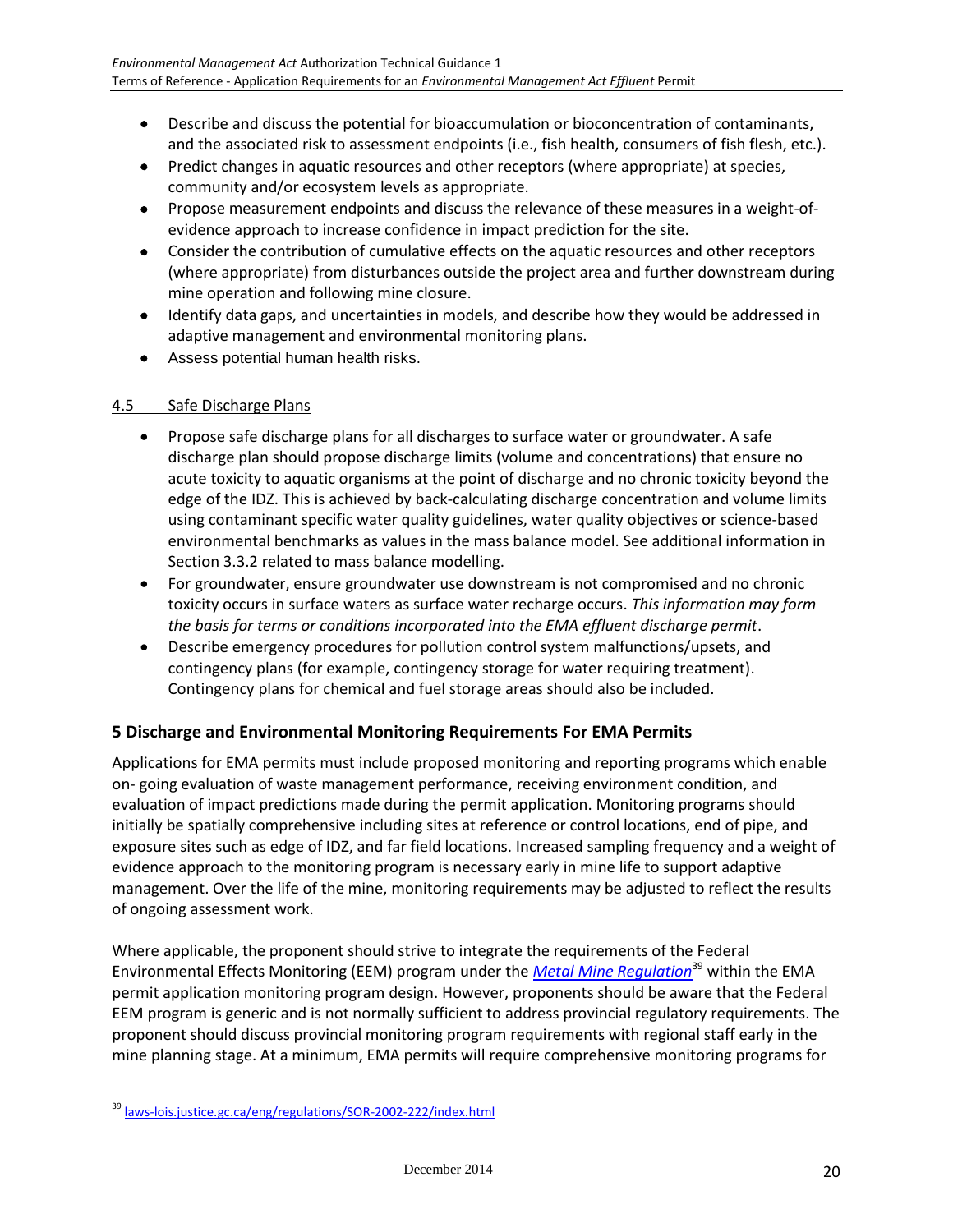the discharge, the immediate receiving environment, and a broader Aquatic Effects Monitoring Program. In each case the submission for the monitoring program should include the following:

- proposed study design;
- objectives;
- site locations (coordinates and mapped);
- sampling frequency;
- parameters for assessment;
- sampling and analytical lab methodology;
- rationale for proposed sampling program;
- proposed assessment techniques;
- proposed data quality assurance and quality control (QA/QC) programs; and
- reporting schedule.

Note: Aquatic Effects Monitoring Programs should be linked closely to baseline monitoring programs, particularly if a Before-After-Control-Impact (BACI) study design is proposed.

Basic requirements of necessary monitoring programs are described briefly here:

## 5.1 Discharge Monitoring

Monitoring programs specific to effluent, seepage and solid waste are required using appropriate physical (e.g., volume), chemical (e.g., concentrations) or short-term and long-term toxicological measures. These limits will form the basis for terms and conditions incorporated into the *Environmental Management Act* effluent discharge permit.

Raw data should be included in appendices, provided on CD, DVD or USB memory stick with the application, and if applicable, uploaded for storage in the Ministry of Environment's EMS (Environmental Monitoring System) database.

## 5.2 Receiving Environment Monitoring

Within the applications, propose routine receiving environment monitoring programs using physical, chemical and biological measurement endpoints to track the impact of effluent discharges on the near field (edge of or within the IDZ) and far field receiving environment. Media sampled at reference and exposure sites are often surface waters, sediments or groundwater (latter, if permitted activity may affect groundwater quality/quantity); other media being incorporated into the Aquatic Effects Monitoring Program (AEMP). In some cases, Receiving Environment Monitoring will be incorporated into the AEMP. Where groundwater-surface water interactions are important, groundwater testing should augment surface water monitoring efforts. For surface waters, the sampling should be concurrent with Discharge Monitoring and should address water quality guideline or water quality objective requirements. This monitoring program is expected to remain relatively unchanged from year to year. These values will form the basis for terms or conditions incorporated into the *Environmental Management Act* effluent discharge permit.

This section should also include an assessment of the potential environmental effects and risks, and mitigation/management plans during emergencies and unexpected shutdown events for the pollution control systems.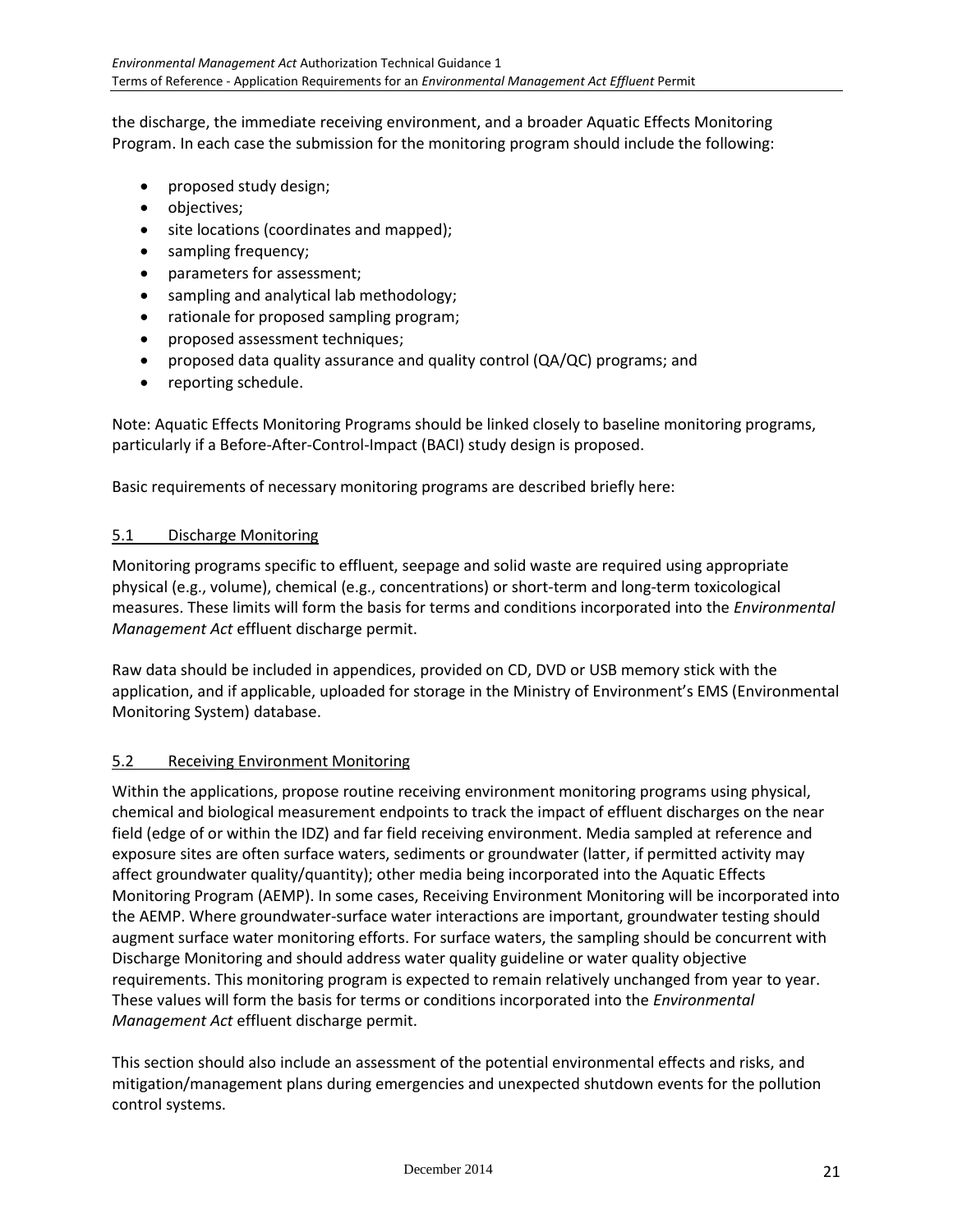## 5.3 Aquatic Effects Monitoring

The AEMP is the program used to evaluate the effectiveness of the EMA permit. As such, the proponent must develop and implement an Aquatic Effects Monitoring Program (AEMP) to determine the effects of effluent discharges, seepages, and mining related disturbances, separately and cumulatively on the receiving environment. This program provides weight of evidence assessment information using a range of tools commensurate with the risk posed by the project. The AEMP will likely include measures related to water, sediment, benthic invertebrates and fish. Other valued ecosystem components or assessment endpoints (e.g., periphyton, fish tissues, etc.) may also be appropriate as identified in the baseline or impact prediction studies. The AEMP should be planned in consultation with ENV staff. It is common practice for this program to be officially approved by a Director under EMA, and implementation is necessary to ensure compliance with the EMA permit. Planning, implementation and reporting of AEMP studies often occurs on a multiyear cyclical basis.

## 5.4 Quality Assurance Requirements

Quality assurance protocols must be followed and described in the proposed monitoring programs. At a minimum:

- The monitoring programs must be developed by qualified professions and describe in detail the sampling methods, sample preparation and hold times, analytical methods, quality assurance/quality control procedures, and data analysis methods.
- Monitoring programs should be based on guidance in *[Water and Air Baseline Monitoring](http://www2.gov.bc.ca/gov/DownloadAsset?assetId=E49A49E800814C8FB2D6868B7F119AD6&filename=water_air_baseline_monitoring.pdf)*  [Guidance Document for Mine Proponents and Operators](http://www2.gov.bc.ca/gov/DownloadAsset?assetId=E49A49E800814C8FB2D6868B7F119AD6&filename=water_air_baseline_monitoring.pdf)<sup>40</sup>. As well, programs should conform to methods and QA/QC procedures specified in the *[British Columbia Field Sampling Manual: 2003](http://www.env.gov.bc.ca/epd/wamr/labsys/lab_meth_manual.html)*  (or a later edition) and the *[Environmental Data Quality Assurance Regulation](http://www.env.gov.bc.ca/epd/wamr/labsys/lab_meth_manual.html)*<sup>41</sup>.
- Analyses must be performed using standard analytical methods, as specified in the most recent edition of the *[British Columbia Environmental Laboratory Manual](http://www.env.gov.bc.ca/epd/wamr/labsys/lab_meth_manual.html)* and supplements to the [manual](http://www.env.gov.bc.ca/epd/wamr/labsys/lab_meth_manual.html)<sup>42</sup>.

<sup>&</sup>lt;sup>40</sup>[http://www2.gov.bc.ca/gov/DownloadAsset?assetId=E49A49E800814C8FB2D6868B7F119AD6&filename=water\\_air\\_baseline](http://www2.gov.bc.ca/gov/DownloadAsset?assetId=E49A49E800814C8FB2D6868B7F119AD6&filename=water_air_baseline_monitoring.pdf) [\\_monitoring.pdf](http://www2.gov.bc.ca/gov/DownloadAsset?assetId=E49A49E800814C8FB2D6868B7F119AD6&filename=water_air_baseline_monitoring.pdf)

<sup>41</sup> [www.env.gov.bc.ca/epd/wamr/labsys/lab\\_meth\\_manual.html](http://www.env.gov.bc.ca/epd/wamr/labsys/lab_meth_manual.html)

<sup>&</sup>lt;sup>42</sup> [http://www.env.gov.bc.ca/epd/wamr/labsys/lab\\_meth\\_manual.html](http://www.env.gov.bc.ca/epd/wamr/labsys/lab_meth_manual.html)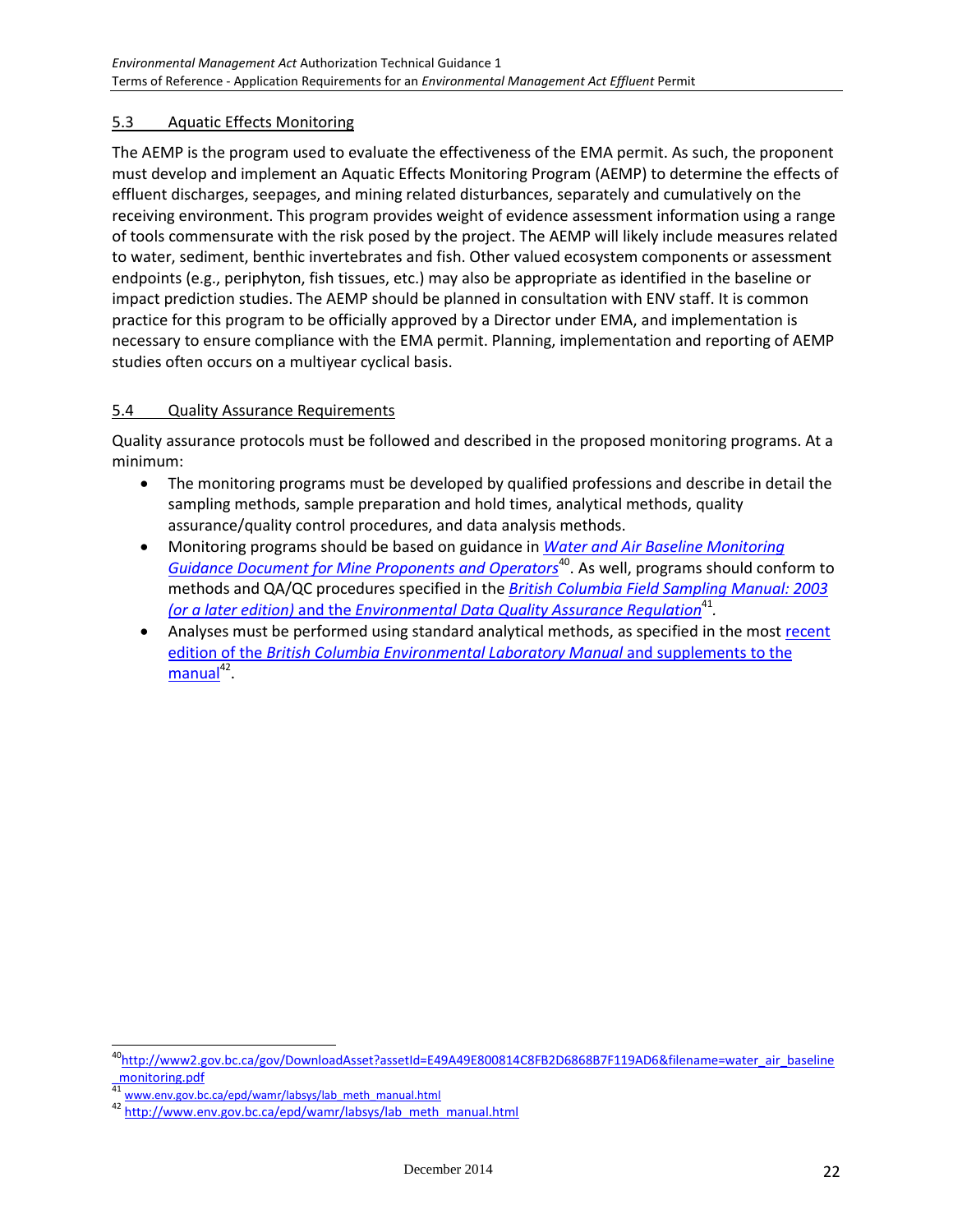## **Appendix A: Description of Water Quality Thresholds.**

#### 1.0 Water Quality Guidelines

[B.C. Water Quality Guidelines](http://www2.gov.bc.ca/gov/topic.page?id=044DD64C7E24415D83D07430964113C9)<sup>43</sup> (WQGs) are science-based levels of substances (physical or biological) that are protective of given water uses such as aquatic life, drinking water, recreation, agriculture and industry. WQGs provide a consistent basis for assessing water quality conditions throughout the province of British Columbia. WQGs are intended to protect designated water uses (e.g., drinking water, aquatic life, recreation and agriculture) and apply province wide. There are a large number of substances that have not been fully assessed and formally endorsed by ENV. The Province has adopted [working water quality guidelines](http://www.env.gov.bc.ca/wat/wq/BCguidelines/working.html#table1)<sup>44</sup> for some of these substances to indicate safe levels in the environment.

## 2.0 Additional Science-Based Water Quality Thresholds

In some cases, WQGs may not be appropriate thresholds for the assessment of environmental effects as they may be under- or over-protective at sites with unique conditions. In a given watershed, or at a specific site, background water chemistry concentrations may exceed WQGs, or the toxicity of contaminants may differ from conditions under which water quality guidelines were created due to factors such as pH, water hardness, presence of complexing agents, and the cumulative effects of other constituents in the water. Under these circumstances, it may be appropriate to modify generic WQGs by developing alternative thresholds to account for site-specific conditions. These measures include water quality objectives and science-based environmental benchmarks.

#### 2.1 Water Quality Objectives

Water quality objectives (WQOs) are science-based tools that provide an effective basis for managing aquatic ecosystems and describe conditions that should be met to protect designated uses of freshwater, estuarine, and marine ecosystems. WQOs are established following the principle of avoiding the degradation of existing water quality, upgrading existing water quality, or protecting water quality for the most sensitive designated use (drinking water, aquatic life, wildlife, agriculture, recreation, industrial supplies). They are an extension of the WQGs and are prepared on a site-specific or watershed basis, with due regard for the water quality, water uses (including aquatic life), water movement, and waste discharges at a given location. Water quality objectives are generally developed for watersheds in which multiple land uses pose risks to water quality. Once developed, WQOs become the water quality thresholds for current and future development within a watershed. See *Guidance for [the Derivation and](http://www.env.gov.bc.ca/wat/wq/pdf/wqo_2013.pdf)  [Application of Water Quality Objectives in British Columbia](http://www.env.gov.bc.ca/wat/wq/pdf/wqo_2013.pdf)*<sup>45</sup> *.*

Where water quality objectives exist for a watershed, they are to be used in the place of water quality guidelines in an effects assessment.

In instances where proponents believe that development of WQOs is technically justified, they must meet with ENV staff to discuss their appropriateness and to determine next steps. If any work is to be conducted by project proponents (e.g., toxicity tests may be required to support the development of WQOs), the workplan should be reviewed by ENV staff.

l <sup>43</sup> [www2.gov.bc.ca/gov/topic.page?id=044DD64C7E24415D83D07430964113C9](http://www2.gov.bc.ca/gov/topic.page?id=044DD64C7E24415D83D07430964113C9)

<sup>44</sup> [www.env.gov.bc.ca/wat/wq/BCguidelines/working.html#table1](http://www.env.gov.bc.ca/wat/wq/BCguidelines/working.html)

<sup>45</sup> [www.env.gov.bc.ca/wat/wq/pdf/wqo\\_2013.pdf](http://www.env.gov.bc.ca/wat/wq/pdf/wqo_2013.pdf) BC ENV 2013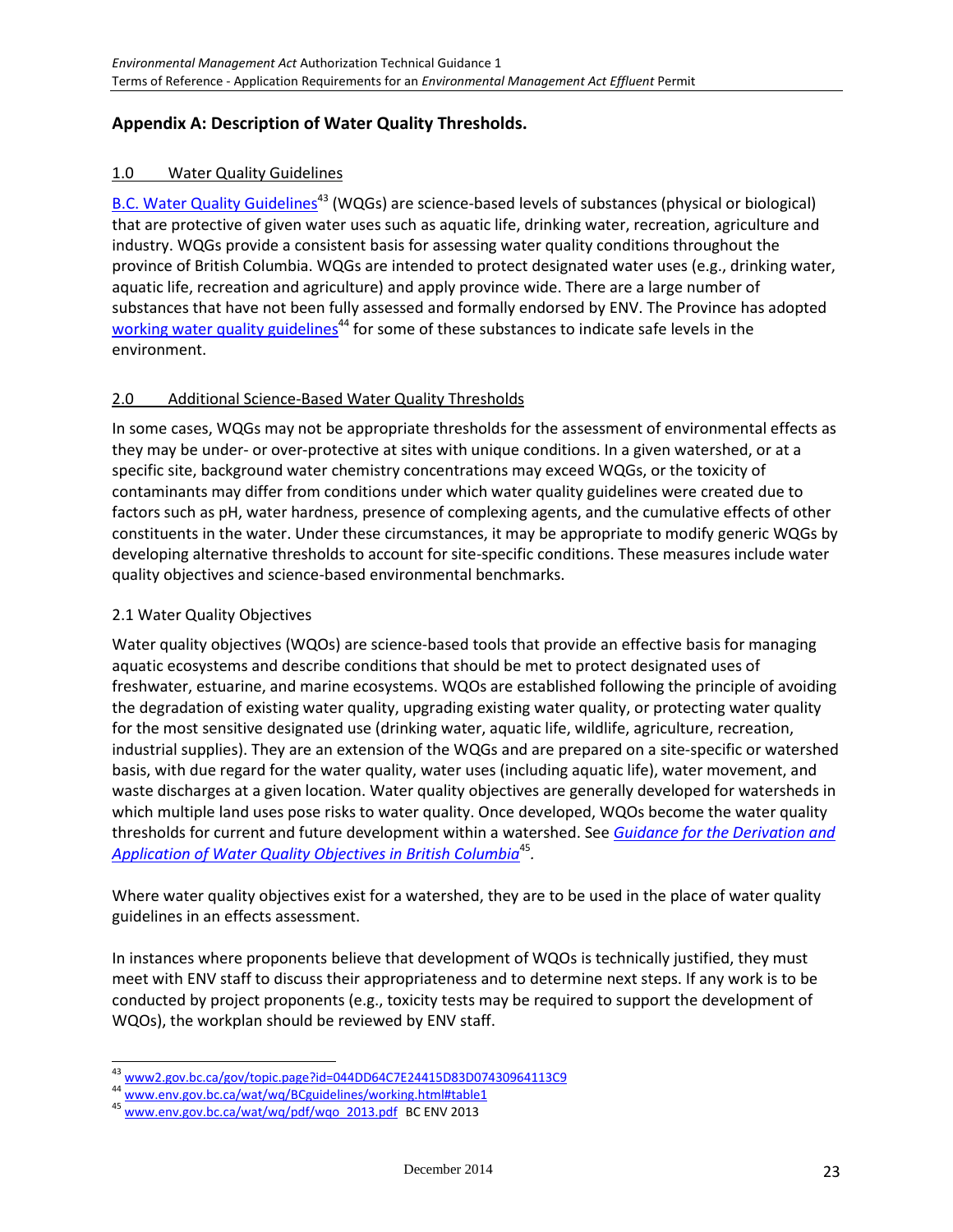## 2.2 Science-Based Environmental Benchmarks

To support timely site-specific effluent permitting (or other management) decisions in cases where WQGs may not be appropriate and WQOs do not exist or cannot be developed according to the proper justification and principles, science-based environmental benchmarks (SBEBs) may be proposed. An SBEB is a quantifiable receiving environment parameter or attribute developed by qualified professionals through a rigorous scientific process with the intent to guide management decisions and mitigative actions for a regulated activity at a specific location.

Like WQOs, SBEBs are science-based and should be developed to protect water quality for the most sensitive designated use. They may be attributes of water, sediment and/or biota that are applied at specific locations to protect valued resources in the receiving environment. SBEBs can be:

- derived using the methods recommended for the development of WQOs (e.g., recalculation procedure, background concentration procedure, etc.), but without developing the full WQO report for approval; or
- based on alternative methods, not explicitly described in the WQO guidance document, which incorporate accepted and sound science in a weight-of-evidence approach.

Examples of new science tools not covered in the current procedures for developing WQO include:

- measures of ecosystem health such as abundance and diversity of fish, invertebrates, and algae (e.g., Reference Condition Approach);
- molecular techniques (e.g., toxicogenomics);
- food web modelling for bioaccumulative substances; and
- alternative endpoints (e.g., chemosensory, biotic ligand models).

Such approaches may in the future contribute to the development of approved WQOs but in the meantime can contribute to the development of SBEBs.

A primary difference between SBEBs and WQOs is that SBEBs are not subject to the same formal reporting and approval process as WQOs. In many cases proponents conduct much of the assessment work required to develop SBEBs; however, the ENV Environmental Impact Assessment (EIA) biologist is responsible for setting SBEBs and should provide oversight and direction as necessary. The science and rationale must be documented in a comprehensive impact assessment that is peer-reviewed and signed off by the EIA Biologist as a qualified professional. The final approval process for SBEBs is within Regional Operations Branch (ROB) of the Environmental Protection Division.

Another attribute of SBEBs, which differentiates them from WQO, is that SBEBs do not need to be developed for an entire watershed and can be applied at specific sites. However, the ENV EIA Biologist must consider the geographic context for cumulative effects. SBEBs should not be used in watersheds that are, or may be, subject to a range of land use activities and development pressures; a more appropriate approach in these circumstances would be to set WQOs.

SBEBs should not exceed WQGs (or WQOs) for human health in areas where water uses include domestic consumption, recreation or irrigation. SBEBs are also not appropriate for parameters where small increases in concentrations at or even below guideline levels can contribute to unpredictable changes to aquatic ecosystems (e.g., nutrients, PCBs). For these parameters, WQGs or WQOs are more appropriate thresholds because of the degree of rigour associated with their development and the explicit consideration of uncertainties. Establishment of a SBEB should not result in a situation that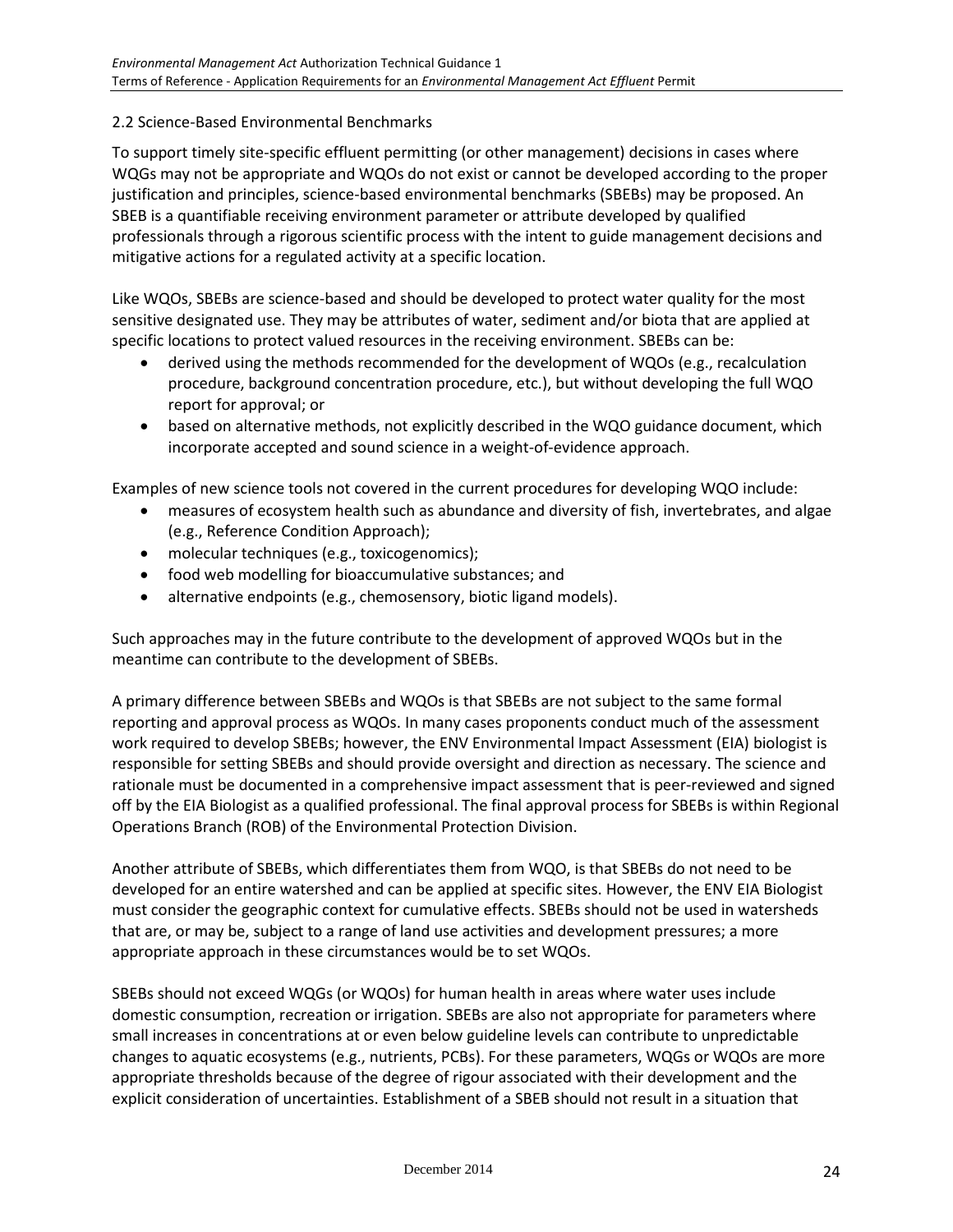causes pollution or increases pollution (if it is an already degraded site). Furthermore, a SBEB should not be considered if a threshold value is equivalent to or in excess of the levels set in Protocol 11 for Contaminated Sites which defines a high risk contaminated site<sup>46</sup>; or if there are *Species at Risk Act*listed or B.C.-listed red or blue species within the zone of impact and the SBEB is not based on levels naturally exceeding the WQG.

In instances where legacy impacts have led to the degradation of water quality and the goal is to improve conditions, ENV EIA biologists may set a combination of short-term and long-term WQOs (if sufficient data exists) or SBEBs. SBEBs of this nature should be supported by an approved (by ENV) environmental management plan or area based plan, which lays out timelines and commitments for continuous improvement. A corresponding security bond might also be appropriate.

SBEBs should be supported by a comprehensive assessment of risk, environmental effects monitoring program and confirmatory studies as needed. New scientific information and monitoring program results should inform ongoing adaptive management efforts and continuous improvement.

Regardless of the tools and the methods chosen, the ENV EIA biologist must be confident that the approach is technically and scientifically defensible, and considers the full range of conditions (e.g., contaminant mixtures) expected at the site in question.

<sup>&</sup>lt;sup>46</sup> Protocol 11 for Contaminated Sites – Upper Cap Concentrations for Substances Listed in the Contaminated Sites Regulation. June 2010.